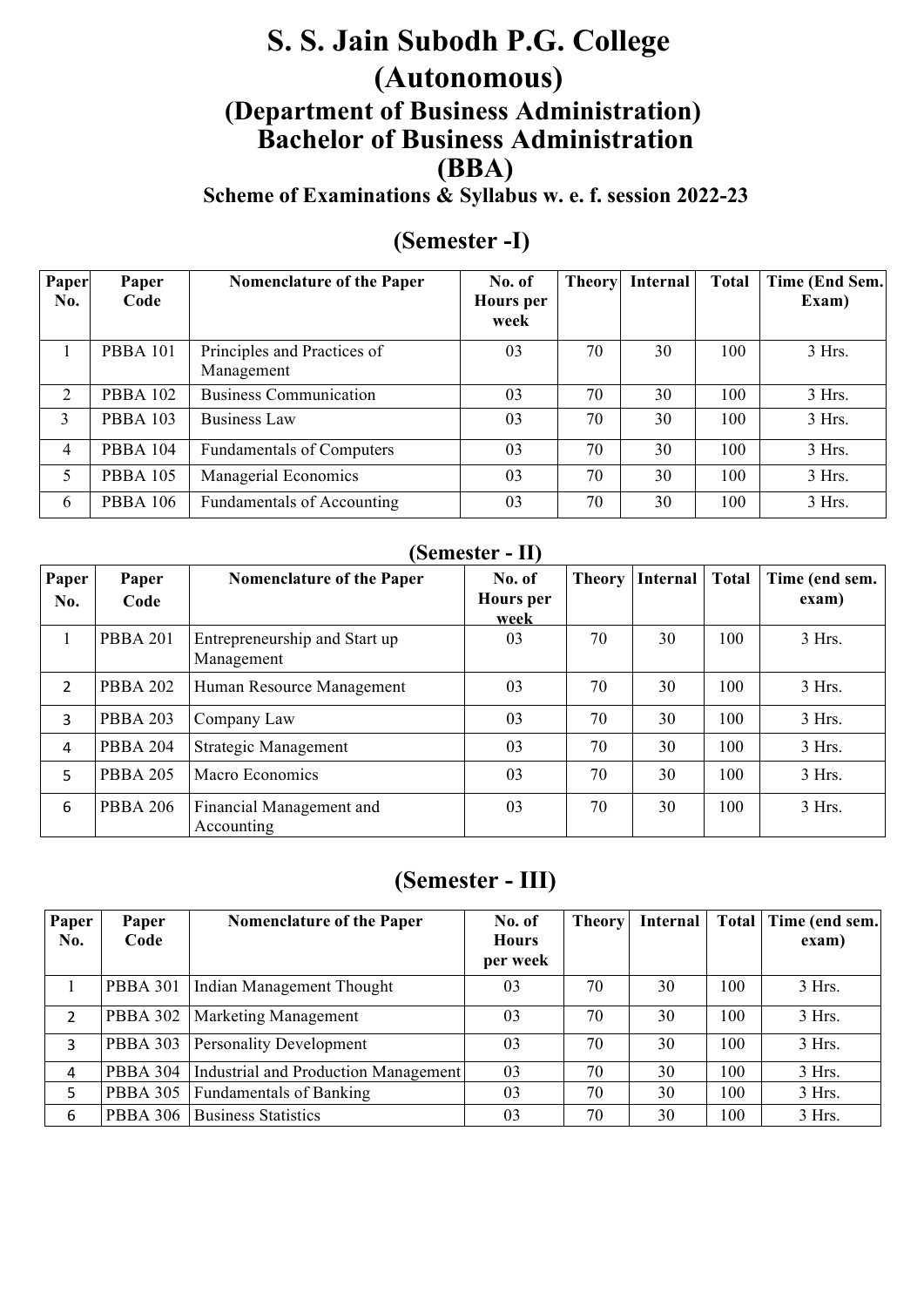# **S. S. Jain Subodh P.G. College (Autonomous)**

# **(Department of Business Administration) Bachelor of Business Administration (BBA)**

# **Scheme of Examinations & Syllabus w. e. f. session 2022-23**

| Paper          | Paper           | <b>Nomenclature of the Paper</b> | No. of    | <b>Theory</b> | <b>Internal</b> | <b>Total</b> | Time (end  |
|----------------|-----------------|----------------------------------|-----------|---------------|-----------------|--------------|------------|
| No.            | Code            |                                  | Hours per |               |                 |              | sem. exam) |
|                |                 |                                  | week      |               |                 |              |            |
| 1              | <b>PBBA 401</b> | and<br>Management<br>Green       | 03        | 70            | 30              | 100          | 3 Hrs.     |
|                |                 | Sustainability                   |           |               |                 |              |            |
| $\overline{2}$ | <b>PBBA 402</b> | Organizational Behavior          | 03        | 70            | 30              | 100          | 3 Hrs.     |
|                |                 |                                  |           |               |                 |              |            |
| 3              | <b>PBBA 403</b> | Advertising and Sales Promotion  | 03        | 70            | 30              | 100          | 3 Hrs.     |
| 4              | <b>PBBA 404</b> | E-Commerce                       | 03        | 70            | 30              | 100          | 3 Hrs.     |
| 5              | <b>PBBA 405</b> | Research Methods in Business     | 03        | 70            | 30              | 100          | 3 Hrs.     |
|                |                 | Management                       |           |               |                 |              |            |
| 6              | <b>PBBA 406</b> | <b>Quantitative Techniques</b>   | 03        | 70            | 30              | 100          | 3 Hrs      |

# **(Semester - IV)**

# **(Semester -V)**

| Paper<br>No.   | Paper<br>Code   | Nomenclature of the Paper                     | No. of<br><b>Hours</b> per<br>week | <b>Theory</b> | Internal | <b>Total</b> | <b>Time</b><br>(end sem.<br>exam) |
|----------------|-----------------|-----------------------------------------------|------------------------------------|---------------|----------|--------------|-----------------------------------|
| 1              | <b>PBBA 501</b> | Ethics and Corporate Social<br>Responsibility | 03                                 | 70            | 30       | 100          | 3 Hrs.                            |
| $\overline{2}$ | <b>PBBA 502</b> | Consumer Behavior and<br>Marketing Research   | 03                                 | 70            | 30       | 100          | 3 Hrs.                            |
| 3              | <b>PBBA 503</b> | <b>International Business</b>                 | 03                                 | 70            | 30       | 100          | 3 Hrs.                            |
| 4              | <b>PBBA 504</b> | Project Report and Viva-Voce                  | 03                                 | 70            | 30       | 100          | 3 Hrs.                            |
| 5              | <b>PBBA 505</b> | <b>Business Budgeting</b>                     | 03                                 | 70            | 30       | 100          | 3 Hrs.                            |
| 6              | <b>PBBA 506</b> | Management Accounting                         |                                    | 50            | 50       | 100          |                                   |

# **(Semester - VI)**

| Paper          | Paper           | <b>Nomenclature of the Paper</b> | <b>No. of Hours</b> | <b>Theory</b> | <b>Internal</b> | <b>Total</b> | Time (end  |
|----------------|-----------------|----------------------------------|---------------------|---------------|-----------------|--------------|------------|
| No.            | Code            |                                  | per week            |               |                 |              | sem. exam) |
| 1              | <b>PBBA 601</b> | Retail Management                | 03                  | 70            | 30              | 100          | 3 Hrs.     |
| $\overline{2}$ | <b>PBBA 602</b> | <b>Compensation Management</b>   | 03                  | 70            | 30              | 100          | 3 Hrs.     |
| 3              | <b>PBBA 603</b> | Management Information<br>System | 03                  | 70            | 30              | 100          | 3 Hrs.     |
| 4              | <b>PBBA 604</b> | Group Project and Presentation   | 03                  | 70            | 30              | 100          | 3 Hrs.     |
| 5              | <b>PBBA 605</b> | Risk and Insurance Management    | 03                  | 70            | 30              | 100          | 3 Hrs.     |
| 6              | <b>PBBA 606</b> | Cost Accounting                  |                     | 50            | 50              | 100          |            |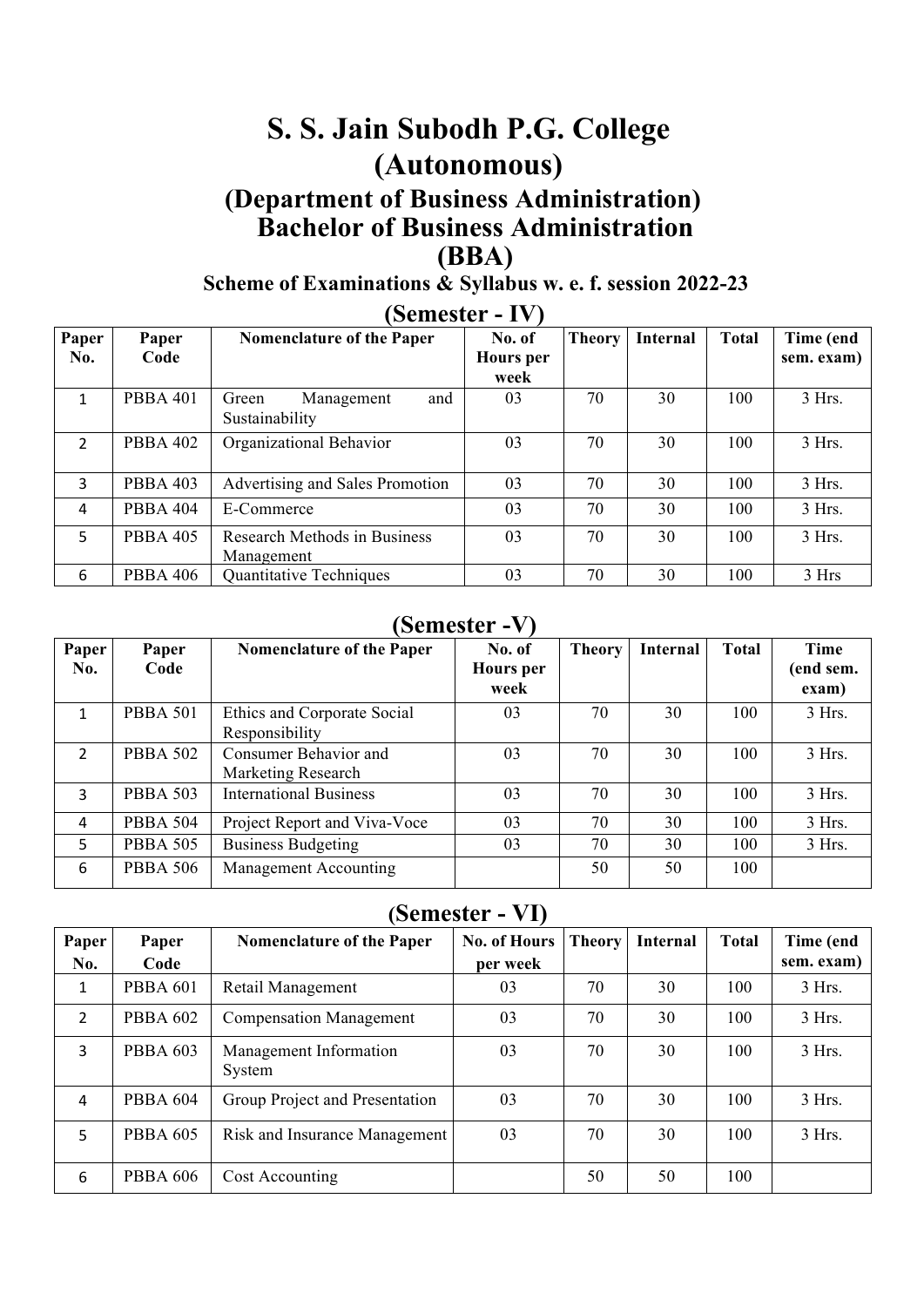# **S. S. Jain Subodh P.G. College (Autonomous) (Department of Business Administration) Bachelor of Business Administration (BBA)**

# **Examination Question Paper Pattern for all semester Exams**

# **Attempt all questions**

|   | 10 Questions (very short answer questions)                     | $10 * 1$ Mark - $10$ |        |
|---|----------------------------------------------------------------|----------------------|--------|
| П | 5 Questions (short answer questions)                           | 5 * 3 Marks          | $-15$  |
| Ш | 3 Questions (1 question from each unit with<br>internal choice | $3 * 15$ Marks -     | - 45   |
|   | Total of End Sem. Exam                                         |                      | $-70$  |
|   | Internal Assessment                                            |                      | $-30$  |
|   | Maximum Marks                                                  |                      | $-100$ |
|   | Minimum Marks                                                  |                      |        |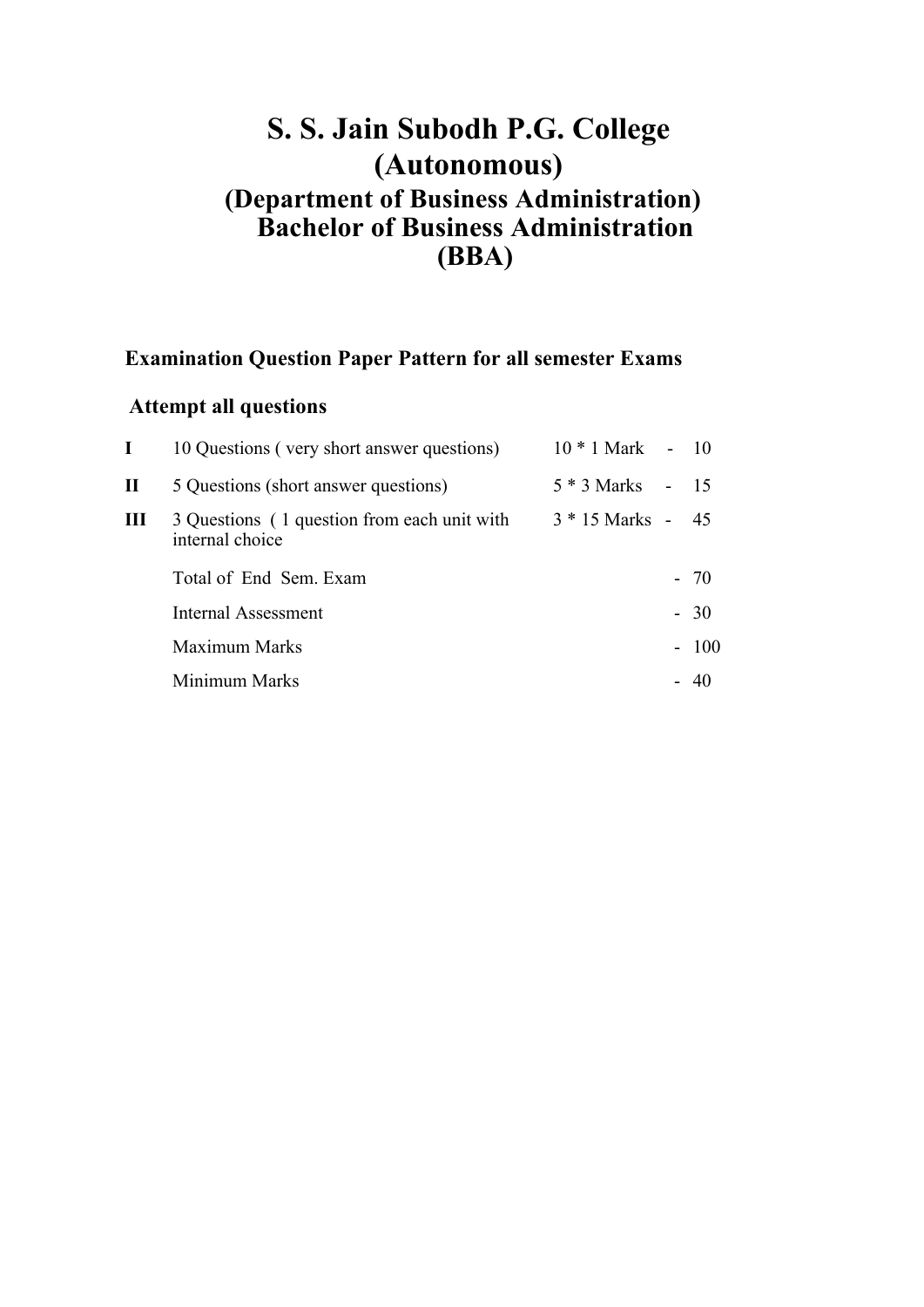# **Principles and Practices of Management**

**Time: 3 Hours**

| <b>Theory Marks:</b>   | 70         |
|------------------------|------------|
| <b>Internal Marks:</b> | <u>30</u>  |
|                        | <b>100</b> |

**COURSE OBJECTIVE:** To understand and evaluate firm's management philosophy and their impact on organization and operation of the business.

### **COURSE CONTENTS**

### **Unit – I**

Management: Concept, Nature, Importance; Management Vs. Administration, Levels of Management, Characteristics of Managers, Principles of Management.

Functions of Management, Planning: Nature, Objectives and Significance, Types of Plans, Process, and Barriers to Effective Planning, MBO: Concept, Significance and Process.

### **Unit – II**

Organizing: Definition, Forms of Organization Structure, Formal and Informal Organizations, Delegation of Authority.

Staffing: Definition, Characteristics, Need, Importance & Elements.

Direction: Concept, Importance, and Elements. Supervision: Role of Supervisor

### **Unit – III**

Motivation: Need and Importance, Techniques, Theories of Motivation McGregor Theory, Maslow's Need Hierarchy Theory, Herzberg's Theory, Alderfer's Theory, Mc Clelland Theory, Expectancy Theory

Leadership: Need and Importance, Functions of Leaders, Leadership Styles, Basic idea of Trait, Behavioral and Contingency theories of Leadership, Communication: Concept, Importance

Control: Nature, Process and Techniques.

- 1. Mathur, B.S.- Principles of Management, Oscar publications, Delhi.
- 2. Chatterjee, Satya Saran- Introduction of Management, World Press, Delhi.
- 3. Banerjee, Mritunjoy- Business Administration, Asia Publication House, University of Michigan
- 4. Sarlekar, S. Business Management, Kitab Mahal, Allahabad.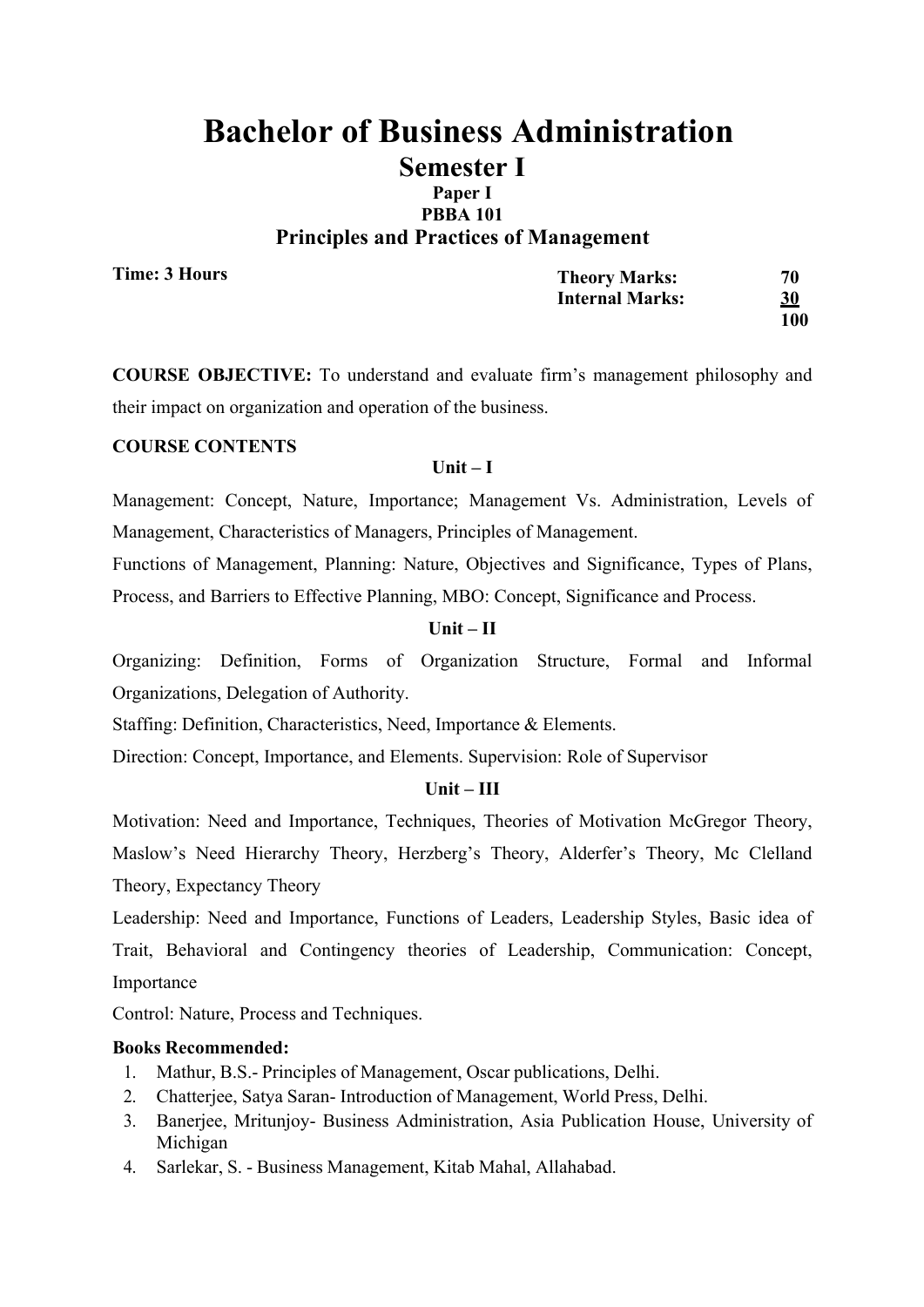# **Bachelor of Business Administration**

# **Semester I Paper II PBBA 102 Business Communication**

**Time: 3 Hours**

| <b>Theory Marks:</b>   | 70        |
|------------------------|-----------|
| <b>Internal Marks:</b> | <u>30</u> |
|                        | 100       |

**COURSE OBJECTIVE** To enable the students with various communication related aspects and to refine their communication skills for better and improved organizational effectiveness. **COURSE CONTENTS**

#### **Unit – I**

Business Communication: Meaning, Nature, Importance, Objectives; Process of Communication, Effective Communication, Media of Communication, 7 C's of Communication, Types of Communication

### **Unit – II**

Barriers of Communication, Overcoming Barriers, Effective Listening, Public Speaking, Seminar, Presentation, Interview, Group Discussion

### **Unit – III**

Business Letters: Layout, Kinds, Report Writing: Format, Types of Report, Application for Employment, Resume Writing: Preparing the Resume, Do's & Don'ts of Resume.

- 1. Chaturvedi & Chaturvedi, Business Communication, Pearson Education, Delhi
- 2. Mathew, M.J, Business Communication, RBSA Publication, Jaipur
- 3. Diwan, Parag, Communication Management, Deep Publication Pvt. Ltd, Delhi
- 4. Pandey, H.S. & Pareek, Neelima, Business Communication, RBD Publication, Jaipur
- 5. Rajendra Pal and J.S. Korhali, Essentials of Business Communication, Sultan Chand & Sons, New Delhi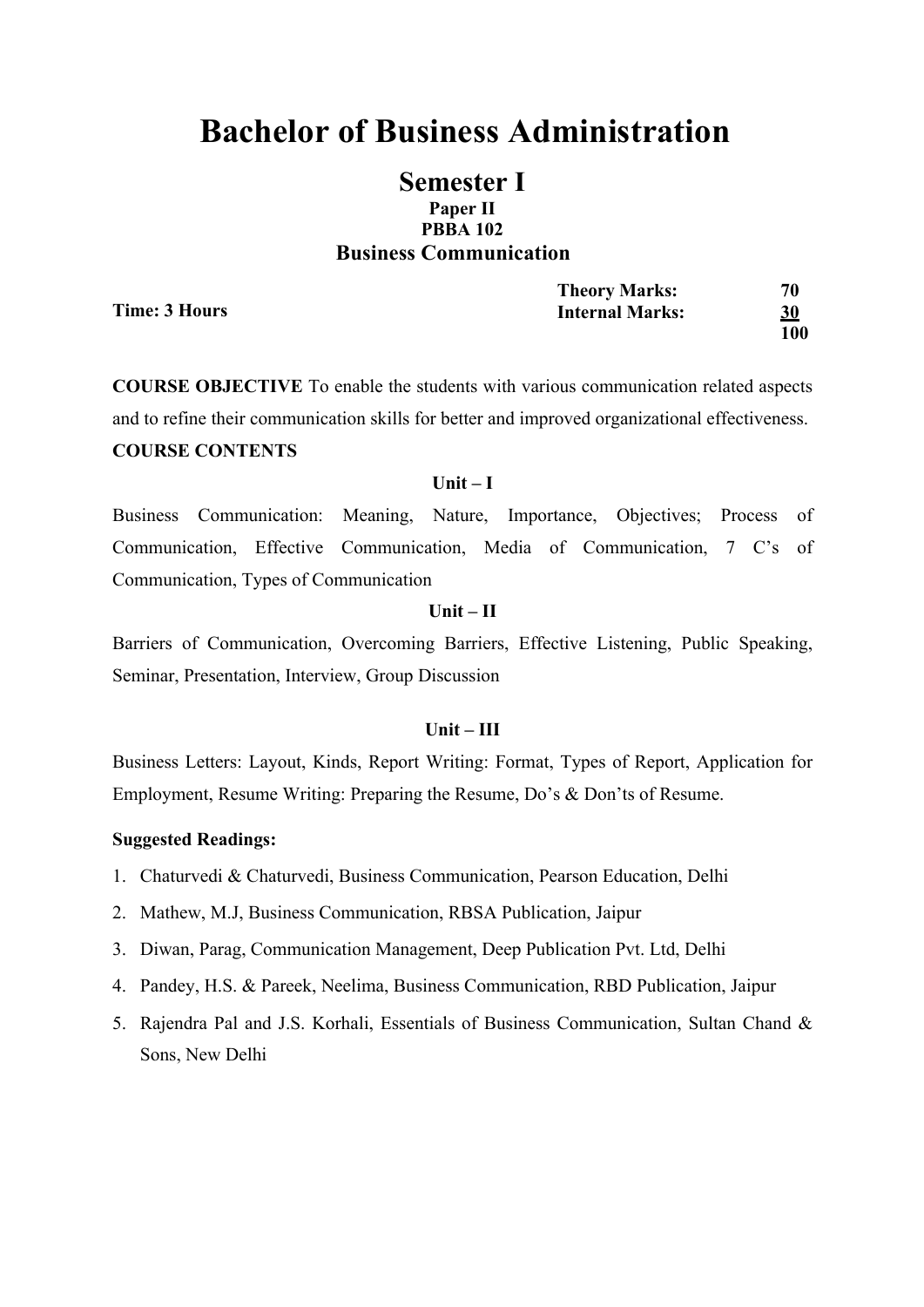# **Bachelor of Business Administration Semester I Paper III PBBA-103 Business Law**

**Time: 3 Hours**

**Theory Marks: 70 Internal Marks: 30 100**

**COURSE OBJECTIVE:** To understand the basic concept behind procedural substance and protective legislation related to Business.

# **COURSE CONTENT**

### **Unit – I**

Indian Contract Act, 1872: Definition, Essentials, Nature, Classification, Proposal-Acceptance, Capacity to Contract, Free Consent. Consideration, Performance of Contract

### **Unit – II**

Legality of Contract, Agreements declared Void, Discharge of Contract, Remedies for Breach of Contract.

Special Contracts: Contract of Indemnity and Guarantee, Contract of Bailment and Pledge, Contract of Agency.

### **Unit – III**

Sales of Goods Act, 1930: The Contract of Sales of Goods Act & Hire –Purchase; Conditions & Warranties; Transfer of Property in Goods; Performance of Contract; Unpaid Seller; Remedies for Breach of Contract & Auction Sale.

- 1. Arora Sushma, Business Laws, Taxmann Publications Pvt. Ltd., New Delhi
- 2. Kuchhal MC, Kuchhal Vivek, Business Law, Vikas Publishing House Pvt. Ltd., New Delhi
- 3. Nolakha, R.L., Business Law, Ramesh Book Depot, Jaipur.
- 4. Tulsian, P.C., Business Law, Tata Mc Graw Hill Publishing Company, New Delhi.
- 5. Kapoor, N.D., Elements of Mercantile Law, Sultan Chand & Sons, New Delhi.
- 6. Agarwal, Rohini, Student's Guide to Mercantile & Commercial Law, Taxmann Allied Services Pvt. Ltd.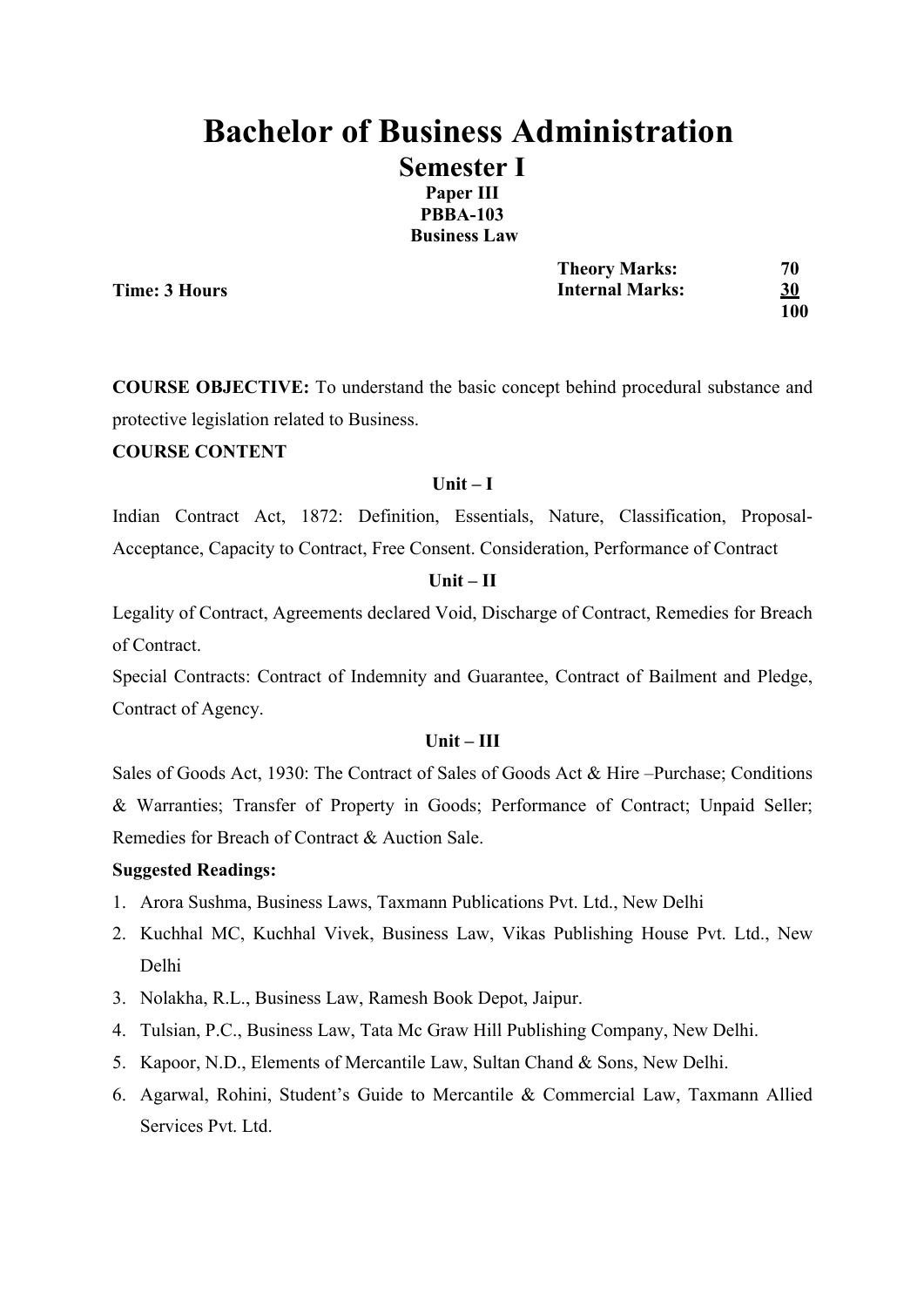**Paper IV**

## **PBBA-104 Fundamentals of Computers**

**Time: 3 Hour**

| <b>Theory Marks:</b>   | 70        |
|------------------------|-----------|
| <b>Internal Marks:</b> | <u>30</u> |
|                        | 100       |

**COURSE OBJECTIVE** To impart the necessary computer education to the students of management.

### **COURSE CONTENT**

### **Unit I**

Fundamentals of Computer: Definition, Characteristics, Generation, Classification, Data Organization- Drives, Directories, Files. Input and Output Devices, Memory and Storages Devices, Different Ports and its uses, Different type of Printers, Number System

### **Unit II**

Software: System Software and Application Software, Programming Languages, Operating System- Windows Operating Environment, Features of MS Window, Control Panel, Task Bar, Desktop, Formatting Disk, Windows Application, Icons, Window's Accessories, MS-Word: Formatting Text and Paragraphs, Working with Tables, Graphics and Frames, Spelling and Grammar Checkers, Thesaurus, Mail Merge, Macro, MS-Excel: Working and Editing in Workbooks, Creating Formats and Links, Formatting a Worksheet, Creating Graphs, Formatting and Analyzing Data

### **Unit III**

Power Point: Creating and Viewing a Presentation, Managing Slide Shows, Using Hyperlinks, Advance Navigation with Action Setting and Action Buttons, Organizing Formats with Master Slides, Appling and Modifying Designs, Adding Graphic, Multi Media and Special Effects, Internet: Intranet Tools: E-mail: Anatomy of e-mail, e-mail Address, Adding Signature, Attaching Files, Managing e-mail Account, Computer Virus and Antivirus Software

- 1. Sinha, P.K., Computer Fundamentals, BPB Publication, Jaipur
- 2. Nortan, Peter, Introduction to Computers, Tata McGraw Hills, New Delhi
- 3. Taxali, R.K., PC Software for Windows 98, Tata McGraw Hills, New Delhi
- 4. Swamy, E. Balguru, Programming in ANSI 'C', McGraw Hills, New Delhi
- 5. Jain, Anubha, Deep Shikha Bhargav, Computer Fundamentals, RBD, Jaipur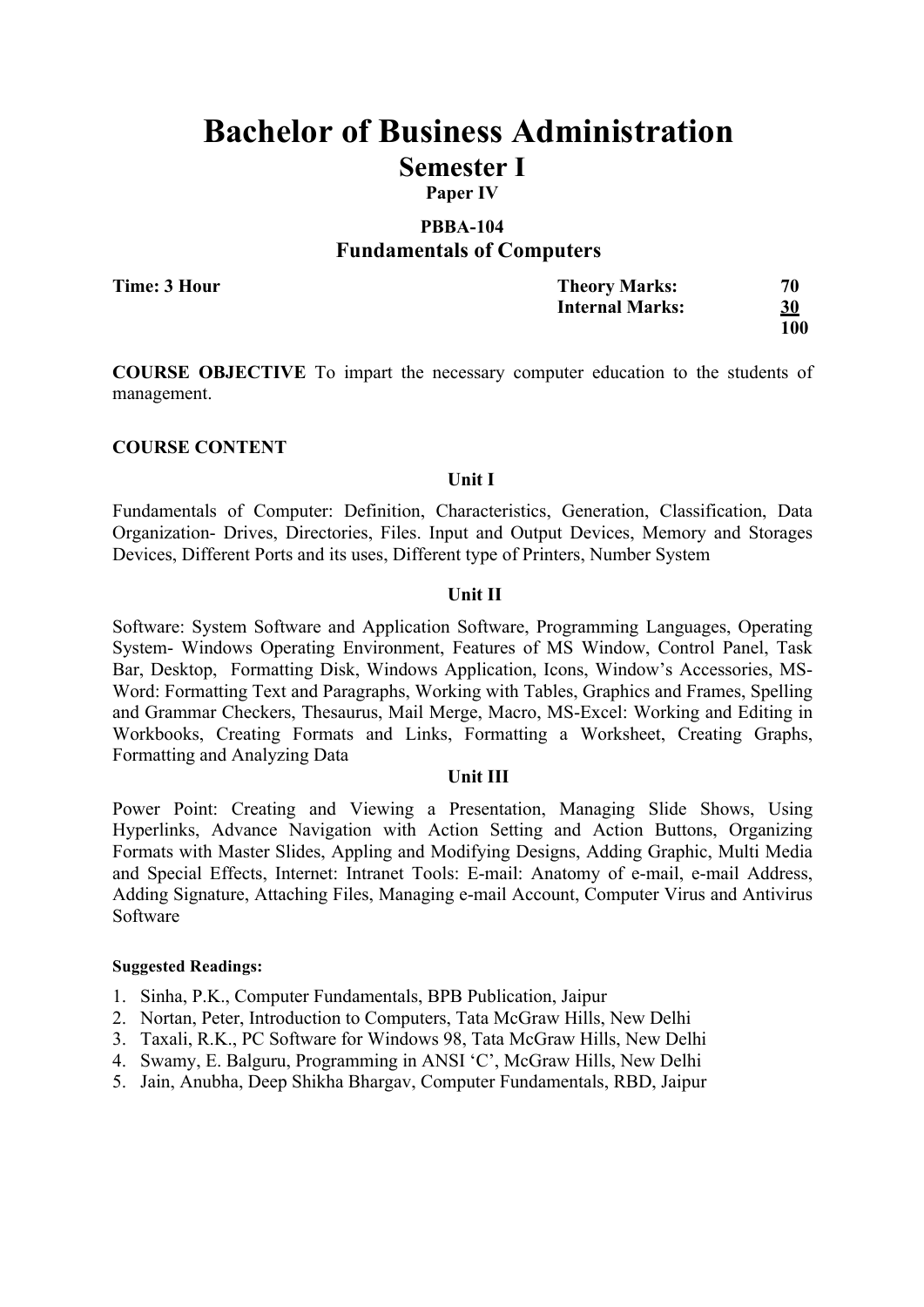## **Paper V PBBA 105**

### **Managerial Economics**

**Time: 3 Hours**

| <b>Theory Marks:</b>   | 70         |
|------------------------|------------|
| <b>Internal Marks:</b> | <u>30</u>  |
|                        | <b>100</b> |

**COURSE OBJECTIVE:** To provide the knowledge of economic theories and their application for managerial decisions. **COURSE CONTENT**

### **Unit – I**

Managerial Economics: Definition, Nature, Scope, General economics v/s Managerial economics, Role of managerial economics in formulation of Business Policies.

Utility Analysis: Concept, Measurement of Utility, Law of Diminishing Marginal Utility, Indifference Curve, Consumers' Surplus.

Theory of Demand: Concept and Determinants of Demand, Law of Demand, Elasticity of Demand, Methods to Measure its Price Elasticity.

Theory of Supply: Concept, Determinants of Supply.

### **Unit – II**

Cost Analysis: Concept and Classification, Short-run and Long-run Cost curve.

Revenue Analysis: Concept and Classification. Firm's equilibrium.

Production Function: Concept, Cobb-Douglas Production Function, Law of Variable Proportions and Laws of Returns to Scale, Producer's Equilibrium.

### **Unit – III**

Market Structures: Characteristics, Equilibrium, Price and Output Determination of Perfect Competition, Monopoly, Oligopoly, Monopolistic Competition and Discriminating Monopoly

- 1. Mathur, N.D., Business Economics, Shivam Book House (P) Ltd., Jaipur
- 2. Mehta, P.L., Managerial Economics, S.Chand & Sons Publication, New Delhi
- 3. Agarwal, Som Deo, Business Economics, RBD, Jaipur
- 4. Paul, Keat & Young, K. Y., Managerial Economics, Prentice Hall, New Jersey
- 5. Choudhary, C. M. Jain, Vipin, Managerial Economics, RBD, Jaipur
- 6. Agarwal, M.D. Agarwal, Somdev, Managerial Economics, RBD, Jaipur
- 7. Divedi, D.N., Managerial Economics, Vikas Publishing House, New Delhi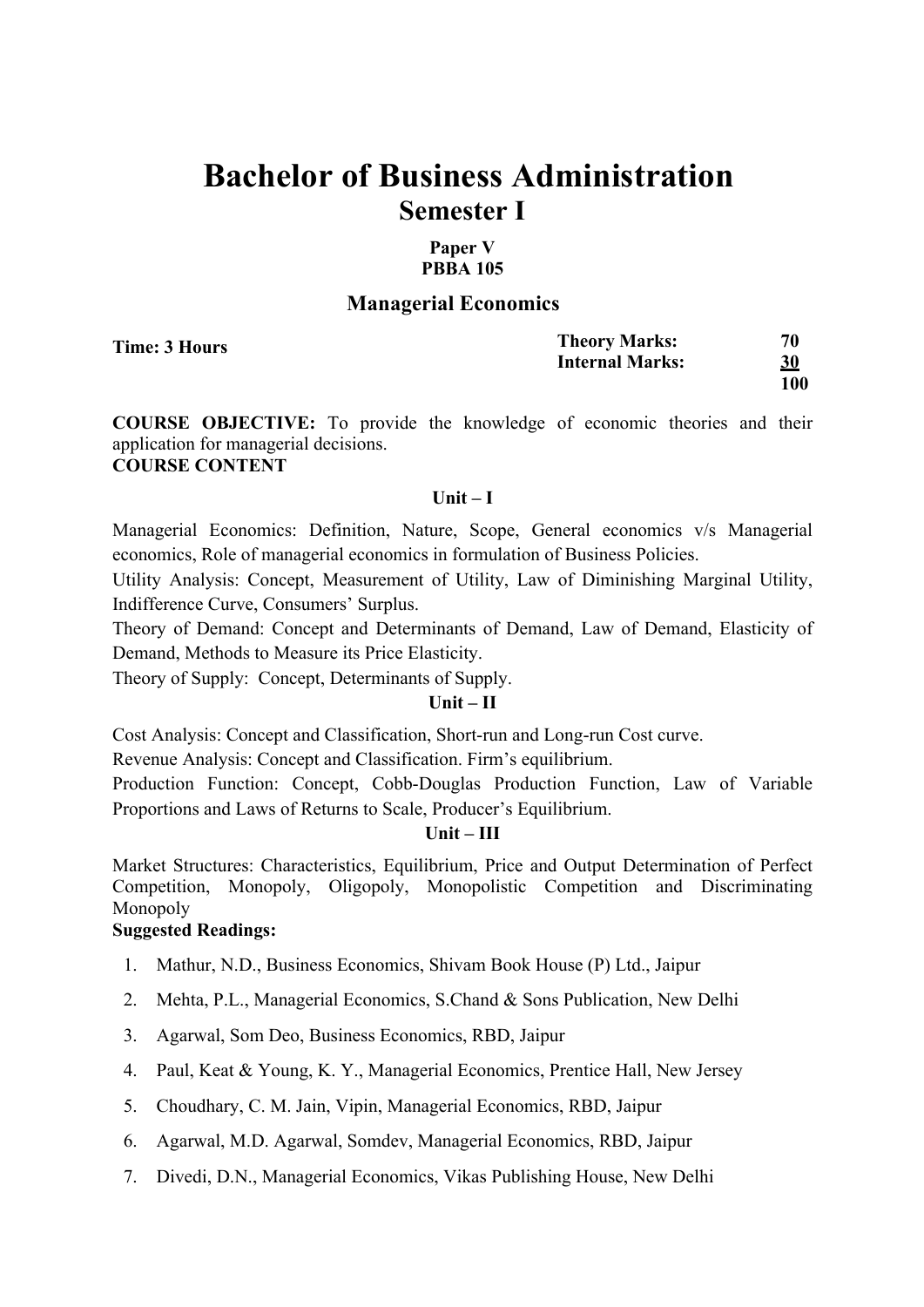# **Paper VI PBBA-106 Fundamentals of Accounting**

**Time: 3 Hours**

| <b>Theory Marks:</b>   | 70        |
|------------------------|-----------|
| <b>Internal Marks:</b> | <u>30</u> |
|                        | 100       |

**COURSE OBJECTIVE:** To provide basic fundamental of accounting and application of accounting to sole business. Also provide knowledge about accounting of non – profit organization.

## **COURSE CONTENTS**

## **Unit – I**

Accounting: Definition, Need for Accounting, Learning Objectives, Functions of Accounting; Book Keeping and Accounting, Branches of Accounting, Financial Accounting, Cost Accounting and Management Accounting. Basic Accounting Principle, Accounting Concepts, Accounting Conventions, Accounting Standards, Systems of Book Keeping, Journal, Rules of Debit and Credit, Journal Entries with GST, Ledger Posting, Trial Balance, Revenue & Capital Expenditure, Cash Book and other Subsidiary Books.

## **Unit – II**

Rectification of Errors, Depreciation Accounting, Preparation of Final Accounts with and without adjustment including Manufacturing Accounts.

## **Unit – III**

Computer Accounting: Accounting Package, Tally Micro Studies. Bank Reconciliation Statement: Advantages of Keeping Bank Account, Cause of Difference, Meaning and Objective of Reconciliation, Technique for Preparation**.** 

- 1. Sharma & Bhardwaj Book-keeping & Accounting, RBD, Jaipur.
- 2. Sharma, Shah & Agarwal Financial Accounting, Shiv Book Depot, Jaipur.
- 3. Monga, Sehgal, Ahuja Advanced Accounts, RBSA, Jaipur.
- 4. Jain, Khandelwal & Pareek -Fundamentals of Accounting, Vol. I, RBD, Jaipur.
- 5. Agarwal, Shah, Goyal & Sharma Fundamentals of Accounting, Vol. I, NBH, New Delhi.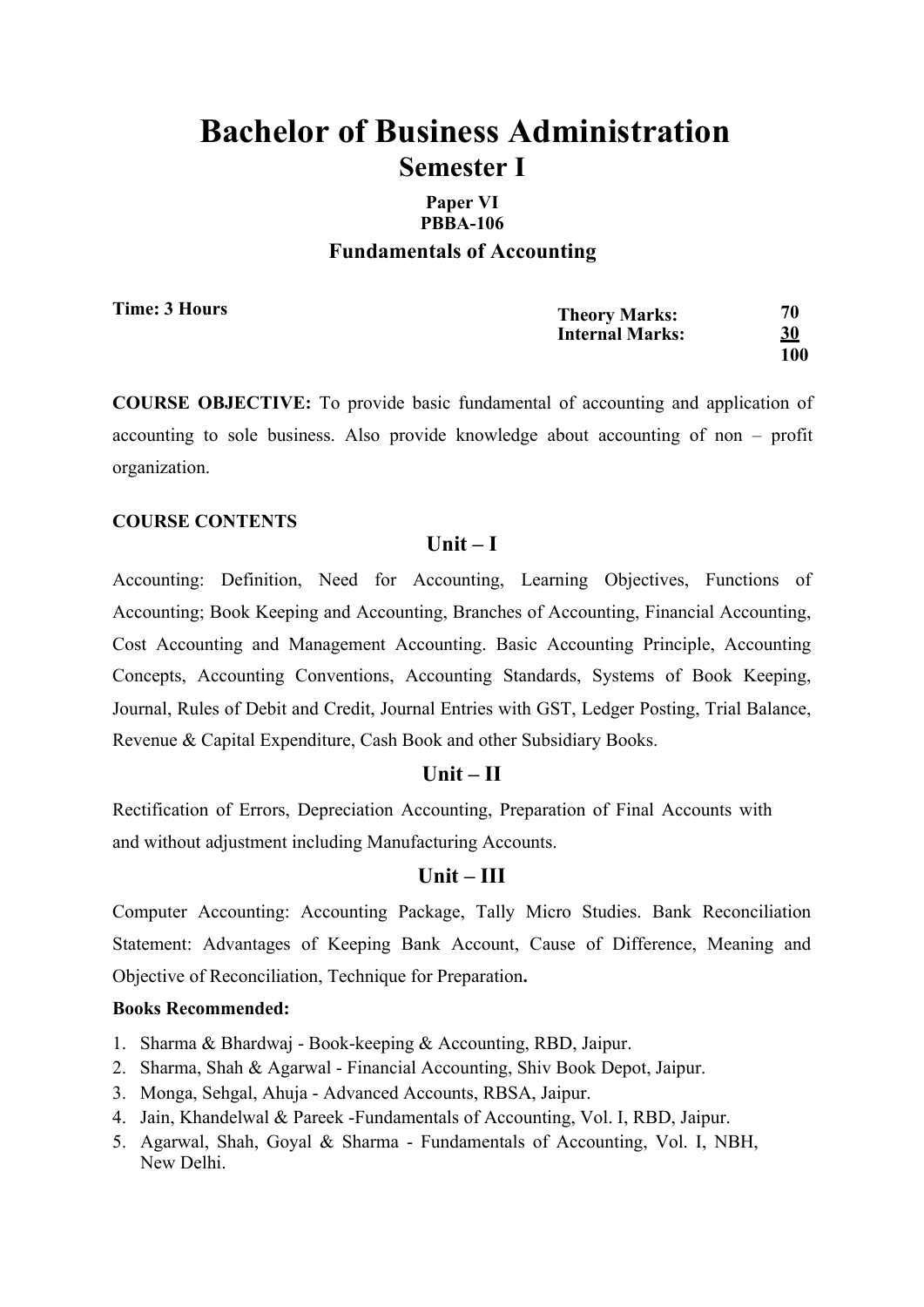# **Paper I PBBA-201 Entrepreneurship and Start up Management**

| <b>Time: 3 Hours</b> | <b>Theory Marks:</b>   | 70        |
|----------------------|------------------------|-----------|
|                      | <b>Internal Marks:</b> | <u>30</u> |
|                      |                        | 100       |

**COURSE OBJECTIVE:** To make students aware about the entrepreneurship qualities and developing entrepreneurial skills for their future endeavors.

# **COURSE CONTENTS**

### **Unit – I**

Entrepreneurship: Concept, Role, Types of Entrepreneurship, Entrepreneurship Traits, Entrepreneurs and Managers, Problems of Entrepreneurship **(Sessions 7)**

Entrepreneurship Training and Development, Government Encouragement to Entrepreneurship

### **Unit – II**

Concept of Small and Medium Enterprises, Role of SMEs, Policies Governing Small Enterprises in India, Problems and Suggestions

Project Feasibility, Management of Small Business Enterprises, Role of DICs in Promoting Small Scale Entrepreneurs

## **Unit – III**

Concept of Startups and Venture Capital, Brief Overview of Venture Capital financing for Startups, Procedure for setting up a new Start Ups. Entrepreneurial and Startup Success Stories in India: Ola, Oyo, Flipkart Swiggy. Paytm, BYJUS, Udaan, CRED

- 1. Shukla M. B. Entrepreneurship of Small Scale Industries, Kitab Mahal, Delhi.
- 2. Sudha, G. S. Fundamentals of Entrepreneurship, RBD, Jaipur.
- 3. Sudha, G.S. Entrepreneurship Development, RBD, Jaipur.
- 4. Vasant, Desai Dynamics of Entrepreneurship Development and Management, HimalayaPublishing House, Bombay.
- 5. Desai, Vasant Small Scale Industries and Entrepreneurship, Himalaya Publishing House,Bombay.
- 6. Kilby, Peter (Ed) Entrepreneurship and Economics Development, The Free Press New York
- 7. Joshi, Vivek-Start-Up to Scale-Up: Entrepreneur's Guide to Venture Capital, notionpress.com
- 8. Goyal, Pankaj-Before You Start Up, Finger Print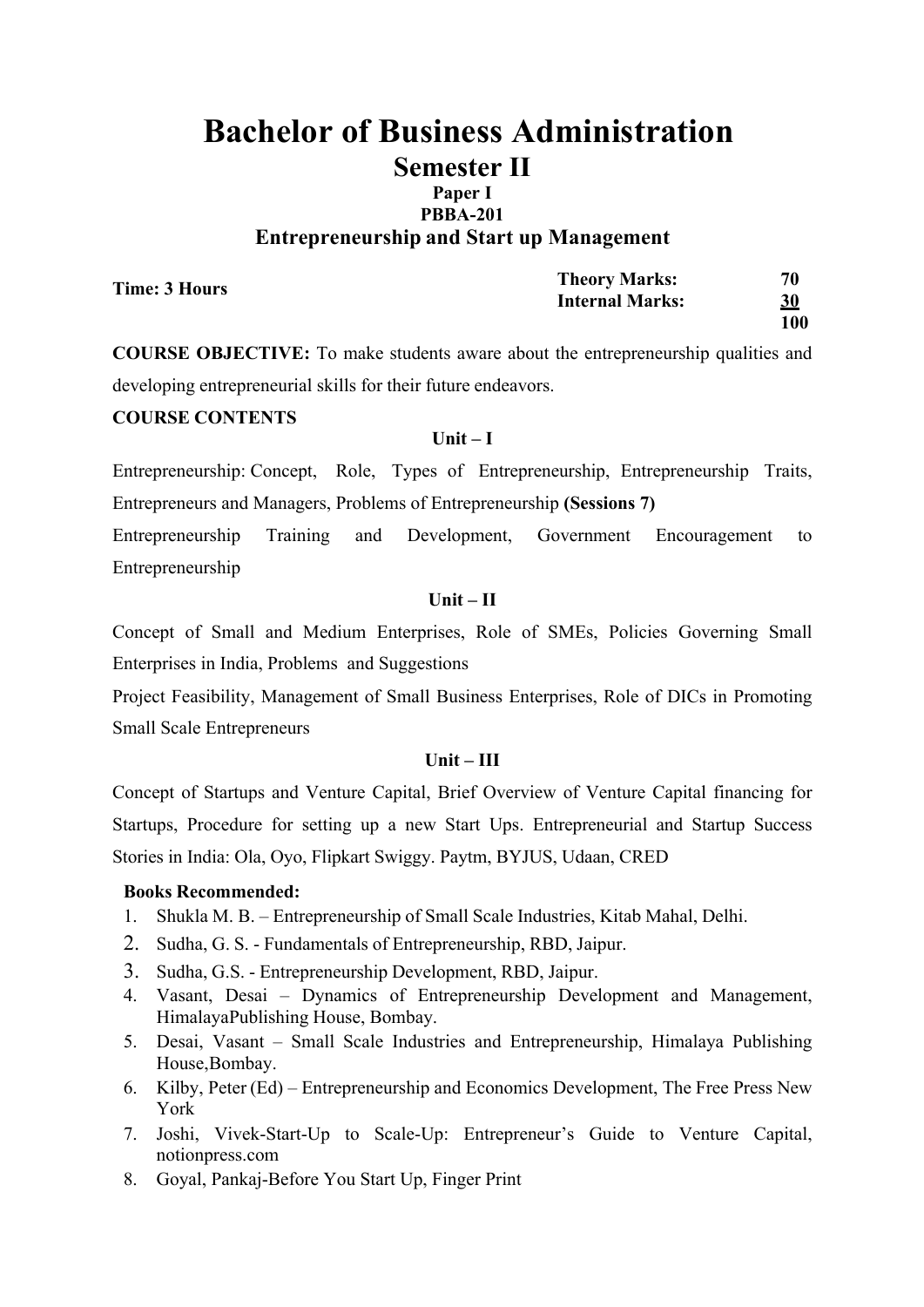# **PBBA-202**

#### **Human Resource Management**

**Time: 3 Hours**

| <b>Theory Marks:</b>   | 70         |
|------------------------|------------|
| <b>Internal Marks:</b> | 30         |
|                        | <b>100</b> |

**COURSE OBJECTIVE:** To sensitize students to various facets of managing people and to create an understanding of the various policies and practices of human resource management. **COURSE CONTENT**

#### **Unit – I**

Human Resource Management: Meaning, Nature, Scope, Objectives, Importance, Problems, Role of HR Manager, Job Analysis: Purpose, Steps, Techniques, Job Description, Purpose, Contents, Preparation and Characteristics of Good Job Description Human Resource Planning: Features, Objectives, Process, Limitations

### **Unit – II**

Recruitment: Importance, Sources, Process, Types and Techniques, Factors affecting Recruitment, Selection: Factors affecting Selection, Selection Policy, Steps and Techniques, Placement and Induction of Employees. Training: Need, Importance, Process, Methods, Difference between Training and Development

#### **Unit – III**

Performance Appraisal: Types, Need, Methods and Steps, Compensation: Concept, components, Monetary and Non Monetary Rewards, Discipline: Concept, Causes of Indiscipline, Types of Discipline, Disciplinary Measures Grievance Handling: Concept, Need, Causes, Grievance Handling Procedure

- 1. Jeffrey A. Mello, Strategic Human Resource Management, South Western Publication, U.S.A., Mason.
- 2. Handblin, A.C., Evaluation and Control of Training, McGraw Hills, University of Michigan.
- 3. Aswathappa, K., Human Resource Management, Mc Graw Hills, University of Michigan.
- 4. Sudha, G.S., Human Resource Management, RBD,Jaipur.
- 5. Mehta, A. & Upadhayay Payal, Human Resource Management, RBD,Jaipur.
- 6. Subba Rao, P., Essentials of Human Resource Management and Industrial Relations, Konark Publishers, New Delhi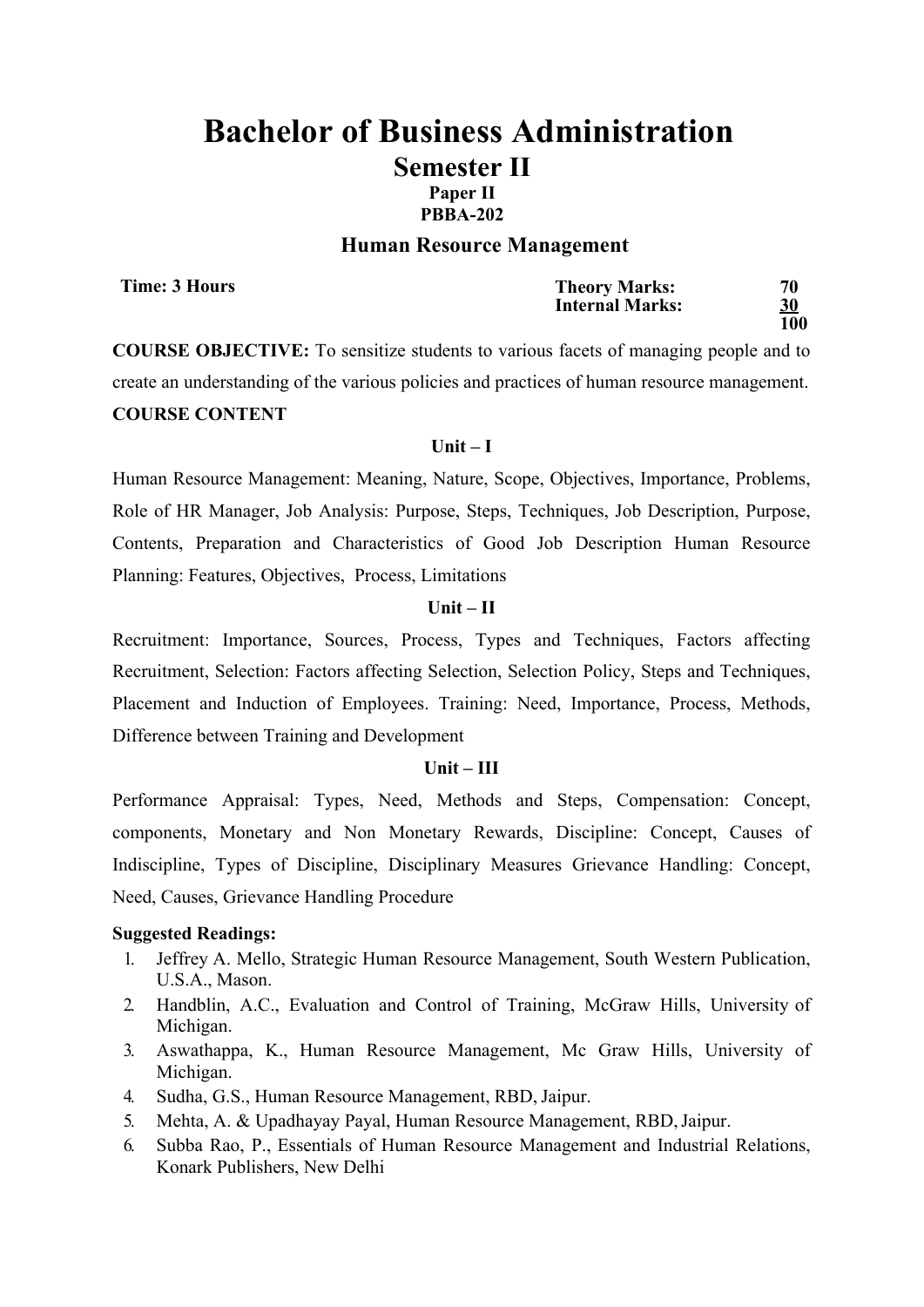# **Bachelor of Business Administration Semester II Paper III PBBA-203**

### **Company Law**

**Time: 3 Hours**

| <b>Theory Marks:</b>   | 70        |
|------------------------|-----------|
| <b>Internal Marks:</b> | <b>30</b> |
|                        | 100       |

**COURSE OBJECTIVE** To provide knowledge of Indian Companies Act 1956, to gain insight into legal matters of corporate sector

## **COURSE CONTENT**

### **Unit – I**

Company: Meaning, Nature, Classification, Functions, Liabilities and Rights of Promoters, Difference between Private Company and Public Company, One Person Company- Meaning, Features, Provisions to formation, Privileges of OPC over MPC, Change of Nominee, Contract by OPC with the member, Difference between OPC and MPC, Benefits, Limitations, Difference between OPC and Sole Proprietorship, Cessation of OPC, Conversion of OPC into Public or Private Company, Conversion of Private Company into OPC

### **Unit – II**

Shares and Share Capital: Types of Shares and Share Capital, Allotment of Shares, Share Certificates and Share Warrants, Transfer and Transmission of Share, Forfeiture of Shares, Re-issue of Forfeited Shares, Memorandum of Association and Articles of Association: Meaning, Contents and Alteration, Company Secretary: Definition, Appointment, Qualities, Duties and Role

#### **Unit – III**

Meetings: Notice, Agenda, Quorum, Resolution, Minutes, General Principles of Meeting. Types of Meetings: Statutory Meetings, Directors Meeting, Annual General Meetings and Extra Ordinary General Meeting

- 1. Majumdar and Kapoor, Company Law and Practice, Taxmann, New Delhi
- 2. Nolakha, R.L., Company Law, RBD, Jaipur
- 3. Mathew, M.J., Company Law, RBSA Publications, Jaipur
- 4. Singh, Avtar, Company Law, Eastern Book Company, Lucknow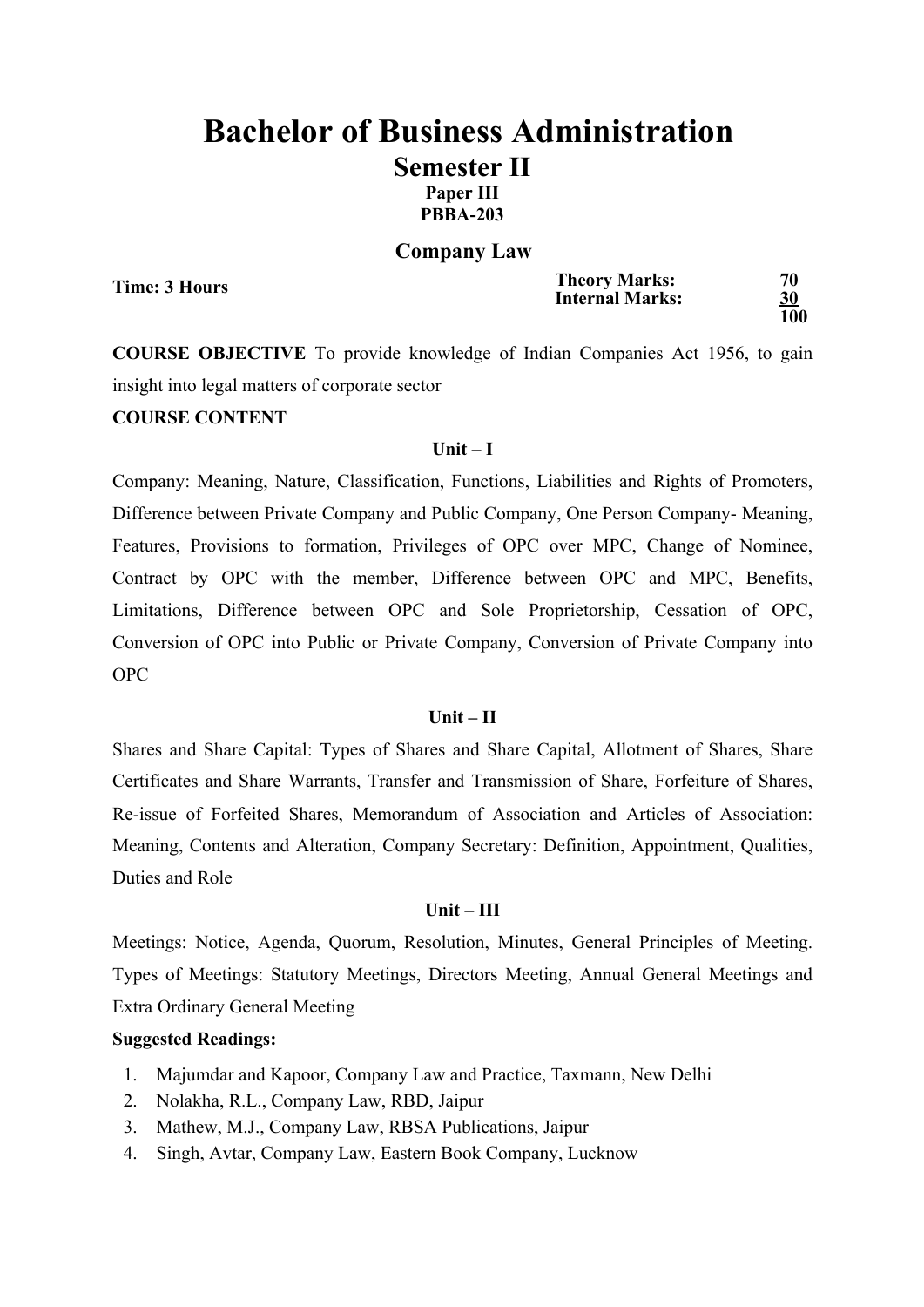# **PBBA -204 Strategic Management**

**Time: 3 Hours**

| <b>Theory Marks:</b>   | 70  |
|------------------------|-----|
| <b>Internal Marks:</b> | 30  |
|                        | 100 |

**COURSE OBJECTIVE:** To make student aware of measurement of performance in various business and effect of strategies.

### **COURSE CONTENTS**

### **Unit – I**

Strategic Management: Concept, Need, Role of Strategic Management in Business and Non-Business Organizations, Limitations, Strategic Management Process, Organizational Mission, Vision, Objectives, Goals and Ethics

### **Unit – II**

External Environment, Internal Environment, Core Competence and Competitive Advantage, Developing Strategic Alternatives, Classification of Strategies: Stability, Growth, Retrenchment and Combination, Evaluation of Strategic Alternatives: Generic Competitive Strategies, Offensive and Defensive Strategies, Functional Strategies, Matching Strategies.

### **Unit – III**

Strategic Choice-Concept, Process, Factors, Strategic Implementation: Concept and Major Issues, Strategic Evaluation: Concept and Process, Strategic Control: Concept and **Techniques** 

- 1. David F.R., Cases in Strategic Management, Prentice Hall, NewJersey.
- 2. Ramaswamy V.S. and Namakumari S., Strategic Planning Formulation of Corporate Strategy Macmillan India, New Delhi.
- 3. Jain, P.C., Strategic Management, RBD, Jaipur.
- 4. Prasad L.M., Business Policy & Strategy, Sultan Chand & Sons, New Delhi.
- 5. Grigspy D.W. and Stahl, M.J., Cases in Strategic Managements, Blackwell Publishers Ltd.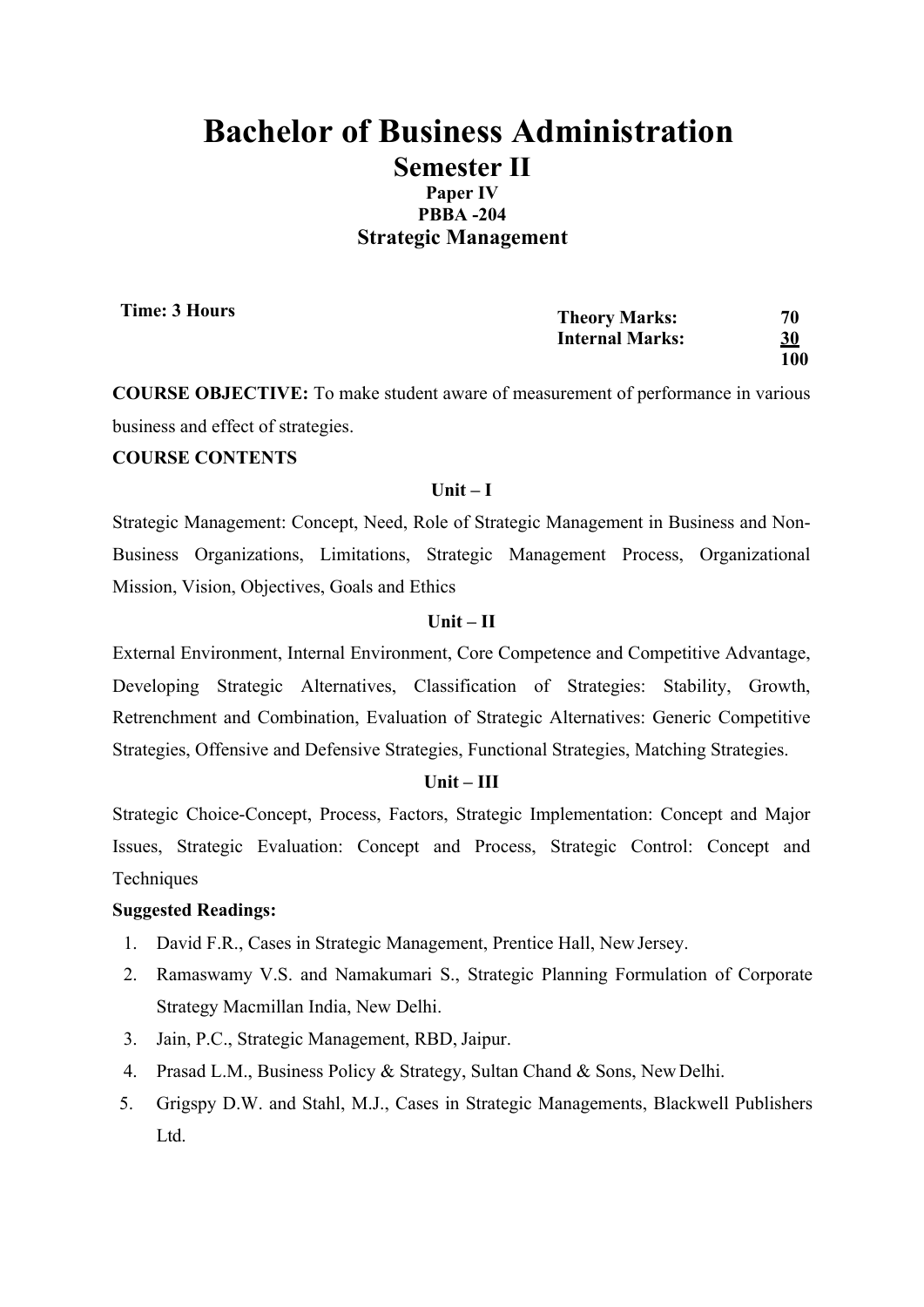**Paper V PBBA-205 Macro Economics**

**Time: 3 Hours**

| <b>Theory Marks:</b>   | 70        |
|------------------------|-----------|
| <b>Internal Marks:</b> | <u>30</u> |
|                        | 100       |

**COURSE OBJECTIVE** The course aims to familiarize the students with the broad framework of aggregate demand, and aggregate supply, national income, growth, and business cycle.

#### **Unit – I**

### **COURSE CONTENT**

Macro Economics: Meaning, Definition, Nature, Scope, Micro v/s Macro Economics, Types of Macro Economics: Macro Static, Macro Dynamic and Comparative Static, Significance of Macro Economics in Business Decisions, Importance and Limitations of Macro Economics.

### **Unit – II**

Classical Theory of Employment- A study of complete classical model, Say's Law, Criticism of Classical Theory. Keynesian theory of Employment and Output- Aggregate Supply, Aggregate Demand, Effective Demand, Comparison between Classical and Keynesian contribution.

### **Unit – III**

Business Cycles - Meaning, Characteristics, Phases of Business Cycle-Recovery, Prosperity, Recession, Depression, Control of business Cycle. National Income: Concepts and Measurement; Value-added Method, Income Method, Expenditure Method and Social Accounting Method; Significances and Limitations in estimation of National Income.

- 1. Shapiro Edward ,Macro Economic Analysis, Galgotia Publication, Delhi.
- 2. Seth M..L.& Agarwal Narayan Laxmi , Macro Economic Theory M, Agra.
- 3. Vaish M.C. Macro Economic Theory-,Wishwa Prakashan, New Delhi.
- 4. Ahuja H.L., Macro Economic Theory, S. Chand & Sons Publication, Delhi.
- 5. R.G Dipsey & Cheystal, Principles of Economy, Oxford University Press.
- 6. Ghadoliya M.K., Macro Economics:. RBSA Publishers, Jaipur.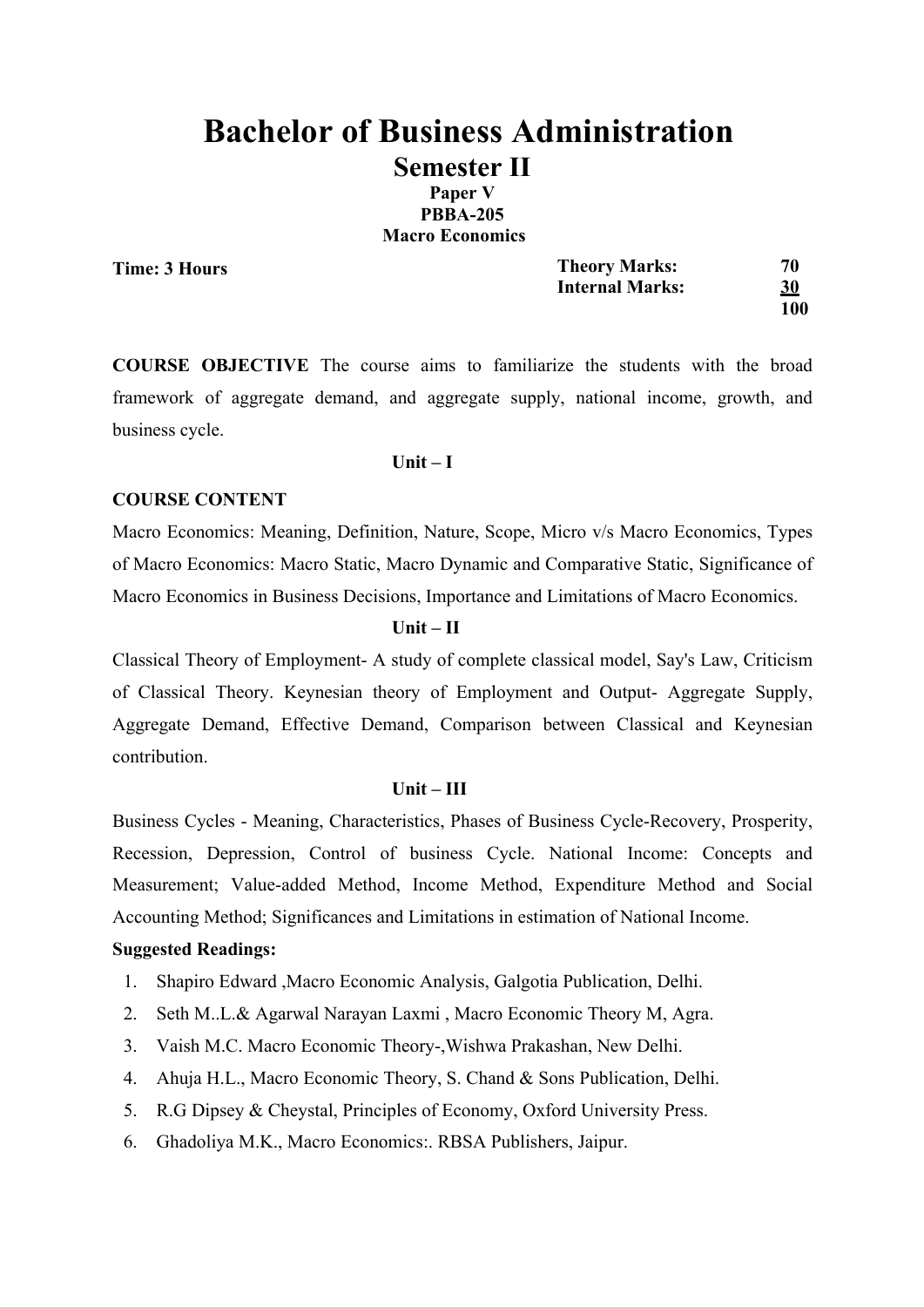# **Paper VI PBBA-206 Financial Management and Accounting**

**Time: 3 Hours**

| <b>Theory Marks:</b>   | 70        |
|------------------------|-----------|
| <b>Internal Marks:</b> | <u>30</u> |
|                        | 100       |

**COURSE OBJECTIVE** To familiarize student basic knowledge of financial management that can be helpful for a beginner in financial decision making.

### **COURSE CONTENT**

### **Unit – I**

Financial Management: Meaning, Importance, Objectives, Financial Decisions, Financial Planning: Objectives, Principles of Sound Financial Planning, Relations of Finance Department with other Departments, Role of Finance Manager, Capital Structure: Factors Influencing Capital Structure - EBIT - EPS Analysis

### **Unit – II**

Working Capital Management**:** Working Capital Management: Meaning, Importance of Working Capital, Excess or Inadequate Working Capital, Determinants of Working Capital Requirements, Inventory Management

### **Unit – III**

Capital Budgeting: Meaning, Importance and Techniques, Cost of Capital- Concept, Significance, Infrastructure, Classification and Determination of Cost of Capital.

- 1. Khan & Jain, Financial Management, Mc-Graw Hill Education, New Delhi
- 2. Agarwal & Agarwal, Financial Management, RBD, Jaipur
- 3. Agarwal, M.R, Financial Management, Malik & Company, Jaipur
- 4. Pandey, I.M., Financial Management, Vikas Publication House Pvt. Ltd, Noida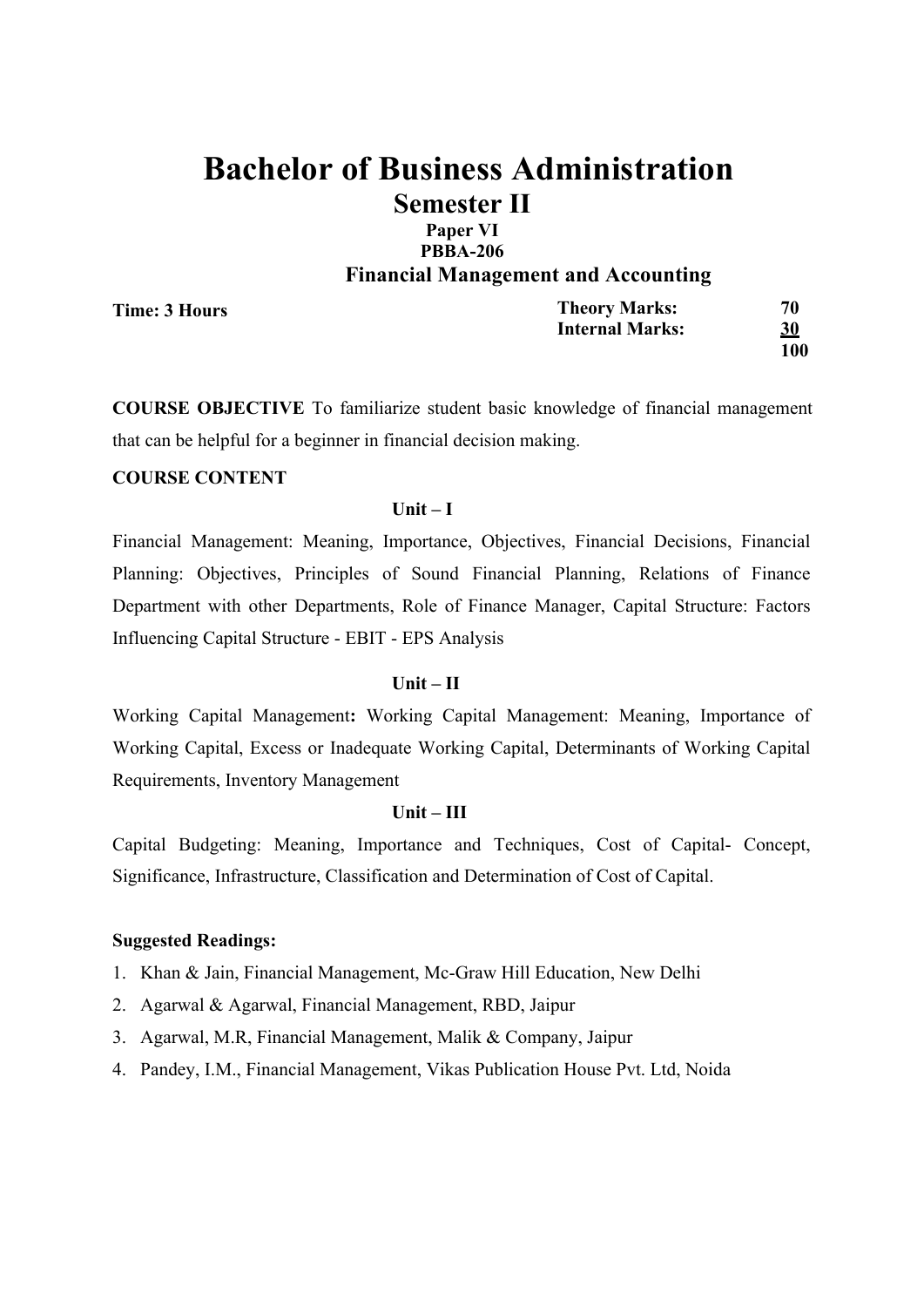### **Paper I PBBA-301**

### **Indian Management Thought**

**Time: 3 Hours**

| <b>Theory Marks:</b>   | 70        |
|------------------------|-----------|
| <b>Internal Marks:</b> | <b>30</b> |
|                        | 100       |

**COURSE OBJECTIVE:** To develop an understanding about the relevance of Indian ethos in organizations and stimulate correlation of Indian Management concept to modern day business practices

### **COURSE CONTENTS**

### **Unit – I**

Indian Style of Management and Indian Ethos: Concept, Evolution, Salient Features, Difference between Western and Indian Management thought, Wisdom Worker Vs Knowledge Worker, Total Quality Mind for Total Quality Management Concept and need for Values in Management, Secular versus Spiritual values in Management

### **Unit – II**

Indian Epics and Management: Dimensions of Vedic Management, Bhagwad Gita, Ramayana, Kautilya's Arthashastra

Holistic Approach for Managers in Decision Making: Doctrine of Karma (Nishkam Karmayoga), Guna Theory (SRT i.e. Sat, Raj and Tam Model), Theory of Sanskaras

## **Unit – III**

Indian Thinkers: Swami Vivekanand, Mahatama Gandhi, S.K. Chakraborty, C.K. Prahalad Indian Business Leaders: JRD Tata, Ram Krishna Bajaj, G.D. Birla, Dhirubhai Ambani

- 1. Chakraborty, S.K. and Bhattacharya, Pradip: Human Values, New Age International (P) Ltd. Publishers
- 2. Khanna, S.: Vedic Management, Taxman Publications (P) Ltd.
- 3. Bhagwad Gita as viewed by Swami Vivekananda: Vedanta Press and Bookshop
- 4. Mehta, J. and Gupta, P.: Business Ethics and Ethos, Pragati Prakashan
- 5. Rajgopalachari, C.:Ramayana, Bhartiya Vidhya Bhawan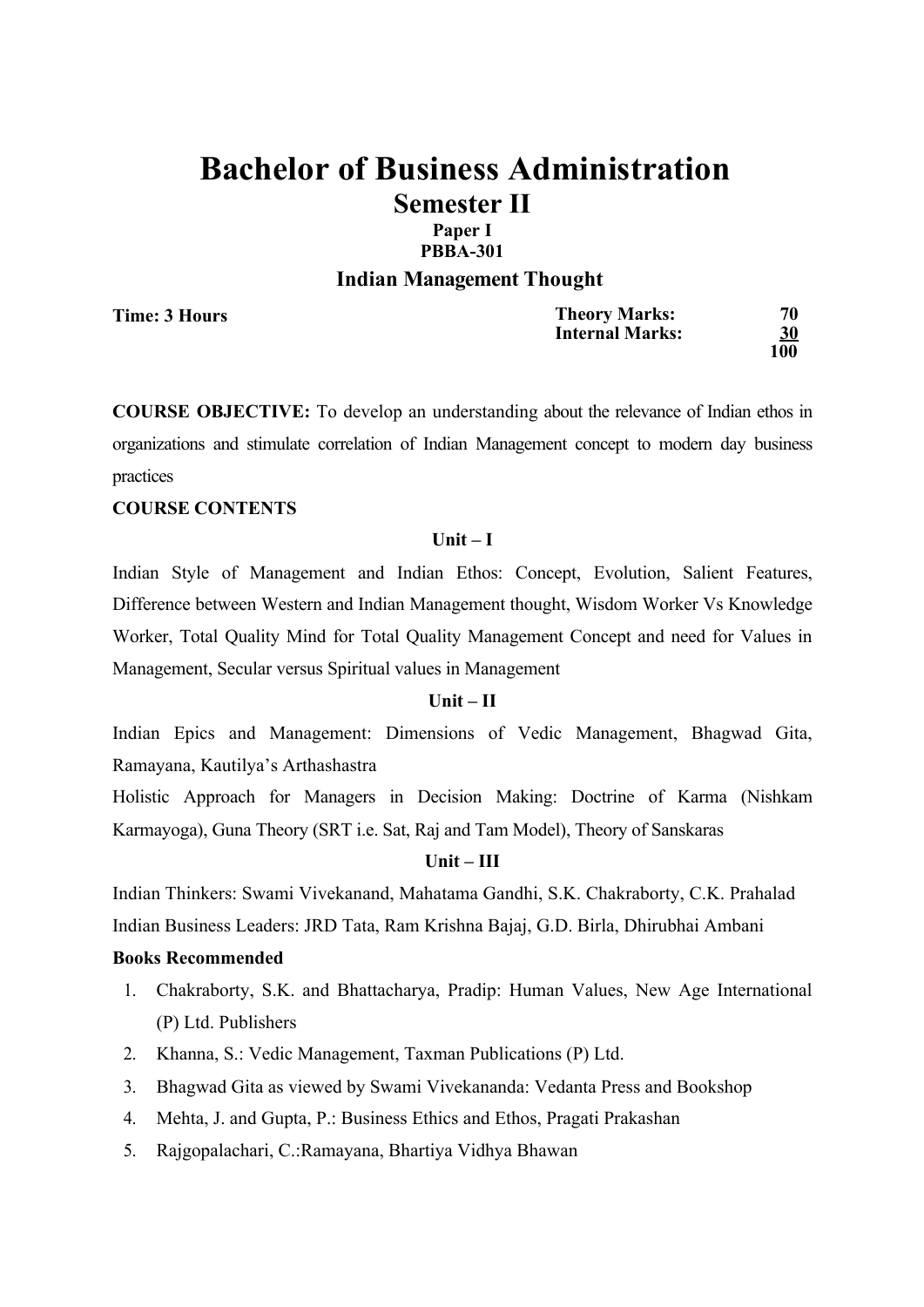# **Paper II PBBA 302 Marketing Management**

**Time: 3 Hours**

| <b>Theory Marks:</b>   | 70         |
|------------------------|------------|
| <b>Internal Marks:</b> | 30         |
|                        | <b>100</b> |

**COURSE OBJECTIVE:** To develop the knowledge and skills necessary to formulate, implement and control marketing strategies and to identify and analyze opportunities within marketing environments using various strategic marketing management techniques.

### **COURSE CONTENTS**

### **Unit – I**

Marketing: Concept, Scope, Importance of Marketing, Difference between Marketing and Selling, Market Segmentation: Basis, Benefits of Market, Target Marketing, Product Positioning: Concept, Process, Strategies, 4 P's of Marketing

### **Unit – II**

Product: Product Classification, Product Line Decision, Product Life Cycle and Strategies, Price: Concept, Price Setting: Objectives, Pricing Decisions, Pricing Strategies, Distribution Channels: Concept, Types, Factors affecting choice of channels, Promotion: Sales Promotion, Advertising, Personal Selling, Publicity

### **Unit – III**

Service Marketing: Introduction, Characteristics, Classification, Scope, Difference between Goods and Services, 7P's of Service Marketing, Services Industries: Tourism, Travel, Transportation, Financial Services; Education and Professional Service, Telecom and Courier

- 1. Kotler Philip, Marketing Management, Prentice Hall of India Pvt., Ltd., New Delhi
- 2. Saxena Rajan, Marketing management, Tata Mc Grow-Hill Publishing Co., Ltd. New Delhi
- 3. Ramaswamy V.S. and Namakumari S., Marking Management Planning Implementation and Control The Indian Context, Macmillan India Ltd., New Delhi
- 4. Varshney R.L. & Gupta S.L., Marketing Management (An Indian Perspective) Text and Cases, Sultan Chand & Sons, New Delhi
- 5. Shajahan S., Services Marketing, Himalaya Publishing House, Mumbai
- 6. Jha S.M., Services Marketing, Himalaya Publishing House, Mumbai
- 7. Gupta Rampal, Services Marketing, Galgotia Publishing Company, New Delhi
- 8. Reddy P.N., Appannarian H.R., Kumar S. Anil, Nirmala, Services Marketing, Himalaya Publishing House, Mumbai
- 9. Mehta, Khinvasara, Marketing of Service, RBD, Jaipur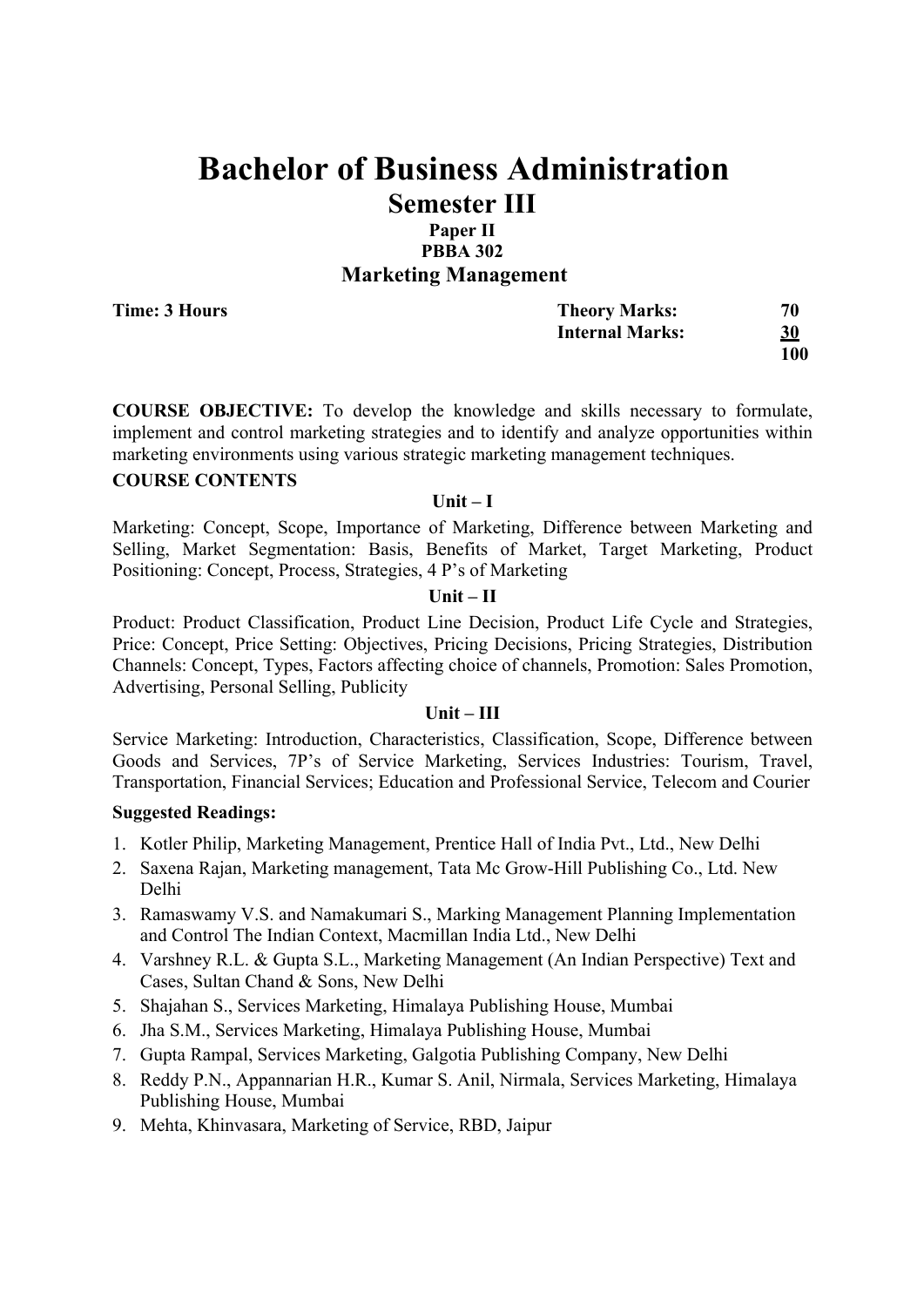### **Paper III PBBA-303 Personality Development**

**Time: 3 Hours**

**Theory Marks: 70 Internal Marks: 30 100**

**COURSE OBJECTIVE:** The objective of this course is to enable the students with the various communication related aspects and to refine the personality skills for better and improved organizational effectiveness.

### **COURSE CONTENTS**

### **Unit – I**

Personality: Concept, Traits influencing Behavior in Organisations: Perception and Personality, Individual Personality Factors: Factors of Association, Relationships at Home, Friends, Environment, Educational Factors, Conditional, Genetic, Cultural, Spiritual-Public Relation Factors.

Basics of Personality Formation Structure – Mind Mapping, Competence Mapping,  $360^0$ Assessment and development

Types of Persons: Extrovert, Introvert, Ambivert.

## Unit  $-$  II

Human Nature: Understanding Human Nature, Influence of Environment and Heredity, Concept of Attitude, Concept of Self.

Thinking: Concept, Thinking Skills, Thinking Styles, Effective Thinking Six Thinking Hats.

Unit –III

Skills: Concept, Definition Need and Types, Personal and Intrapersonal Skills, Interpersonal Skills,Managerial Skills, Decision Making Skills, Interaction Skills.

- 1. Sudha G.S.-Personality Development and Human Resources, Malik & Company, Jaipur
- 2. Covey; Stephen- 8 Habits, -Simon & Schuster, U.K.
- 3. Khera; Shiv -You Can Win
- 4. Mehta Anil & Chouhan, Bhumija- Organizational Behavior, RBD, Jaipur.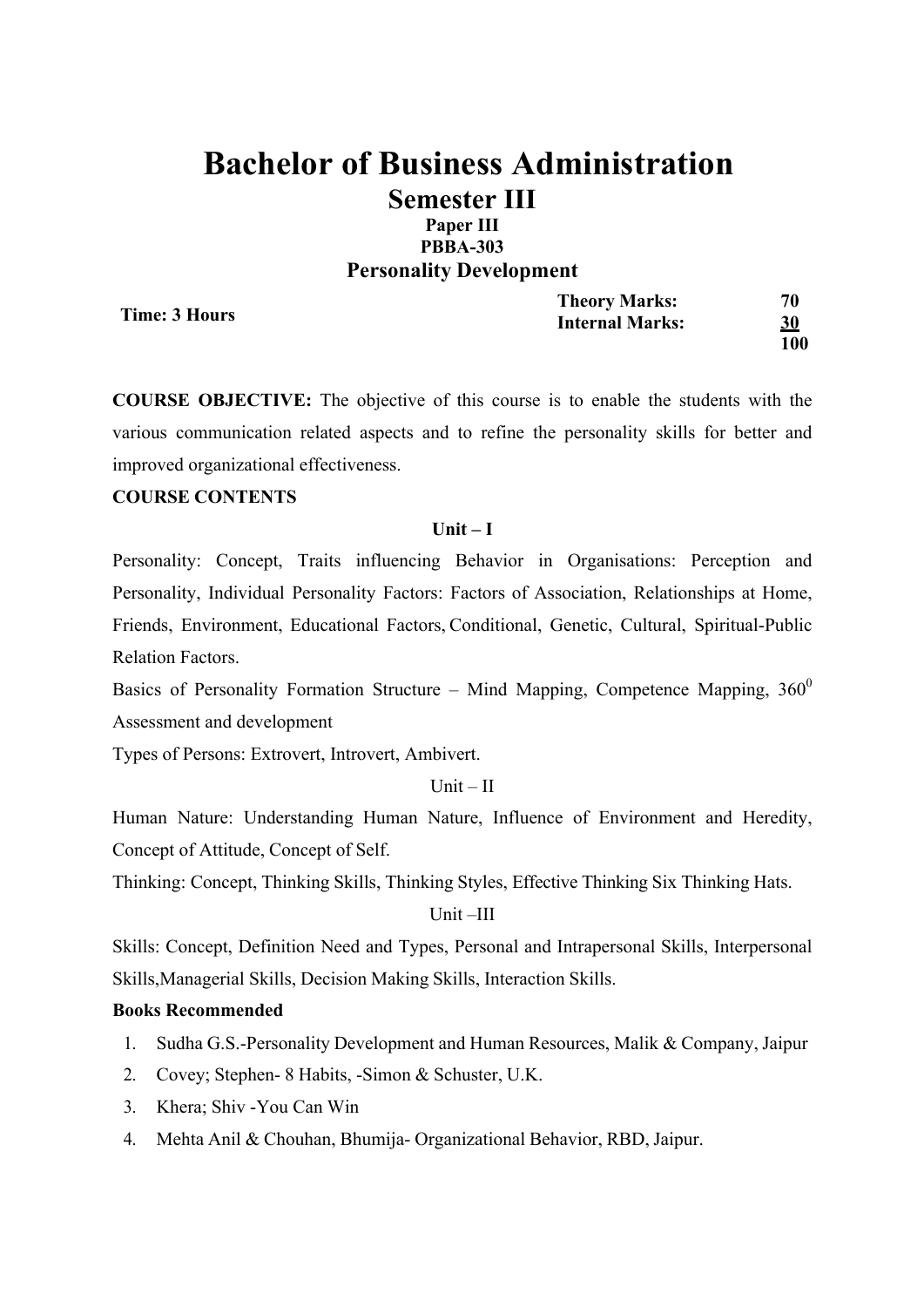# Paper IV **PBBA 304 Industrial and Production Management**

| Time: 3 Hours | <b>Theory Marks:</b>   | 70        |
|---------------|------------------------|-----------|
|               | <b>Internal Marks:</b> | <u>30</u> |
|               |                        | 100       |

**COURSE OBJECTIVE:** To make students aware about the Industry Set-up, Work environment, plant layout and to develop the understanding about the role of production and operations management in business.

# **COURSE CONTENTS**

### **Unit-I**

Industrial Management- Meaning; Importance of Industrial Management Scientific Management: Meaning and Definition, Principles, Importance and Criticism. Work Study, Method Study, Work Measurement.

Production and Operations Management: Meaning, Nature, Significance, Scope, Role and Functions, Types of Productions Systems.

### **Unit-II**

Plant Location: Meaning & Importance; Factors Influencing Selection of Plant Location Plant Layout: Nature, Objectives, Importance, Factors Influencing Layout, Types of Layout, and Problems of Layout. Production Development Techniques, Inventory Management Techniques and Materials Management.

### **Unit-III**

Work Environment and Plant Utility- Meaning, Importance, Factors Affecting Work Environment, Industrial Safety and Safety Management, Stores Management, Production Planning and Control

- 1 Buffa, E.S.- Modern Production and Operations Management, John Willey and Sons, U.K.
- 2 Chunawalla, Patel- Production and Operations Management, Himalaya Publication House, India
- 3 Everett & Adam- Production and Operations Management, Prentice Hall, Cornell University.
- 4 Goel and Gupta- Production Management, Pragati Prakashan, India.
- 5 Jain, J. Industrial Management, Kitab Mahal; Allahabad
- 6 Kandelwal, Production and Operation Management, Ajmera Book Company, Jaipur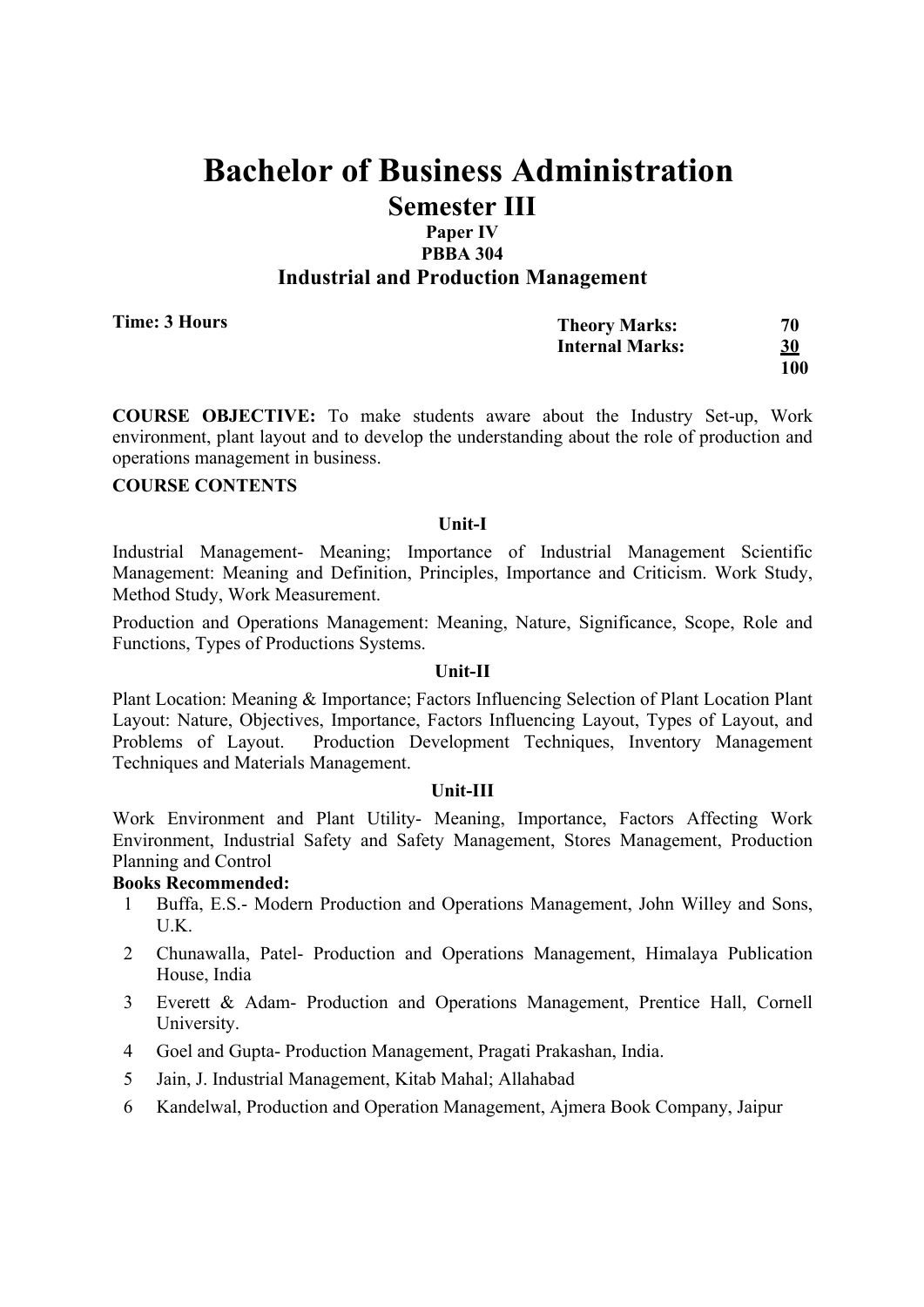**Paper V PBBA-305**

### **Fundamentals of Banking**

| Time: 3 Hours | <b>Theory Marks:</b>   | 70        |
|---------------|------------------------|-----------|
|               | <b>Internal Marks:</b> | <u>30</u> |
|               |                        | 100       |

**COURSE OBJECTIVE:** To familiarize the students with regard to structure, organization and working of financial system in India.

### **COURSE CONTENTS**

### **Unit – I**

Indian Banking Sector- Structure and Functions of Indian Banking Sector, Sources of Funds for a Bank, Various Deposits Products, Types of Bank Financing: Fund Based and Non Fund Base, Cash Credit, Bank Overdraft, Term Loan, Export/Import Financing, Rural / Farm Lending, etc. Bank Guarantee, Introduction to NPA and its Management, Classification of NPA and Recovery Strategy

### **Unit – II**

Central Banking Concept- Function and Role of RBI- Money Creator, Credit Regulator, Supervision of Banking Sector, Demonetization, Reforms in Indian Banking - Narsimhan Committe I and II.

### **Unit – III**

Fundamentals of Investment Banking- Fund based and Fee based Services, Innovation in Banking; E-Banking, Introduction of NBFCs – Role and Classification

- 1. Kohn, Meir, Financial Institutions and Markets, Oxford Printing Press
- 2. Bhole, L M, Financial Institutions and Markets, Mc Graw Hill
- 3. Desai, Vasantha, The Indian Financial System, Himalaya Publishing House
- 4. Khan, M Y, Indian Financial System, Tata Mac Graw Hill, New Delhi
- 5. Varshney, P N & Mittal, D K, Indian Financial System, Sulthan Chand & Sons, New Delhi
- 6. Gardon, E & Natarajan, K, Financial Markets & Services, Himalaya Publishing House, Mumbai
- 7. Pathak, Indian Financial System, Pearson, India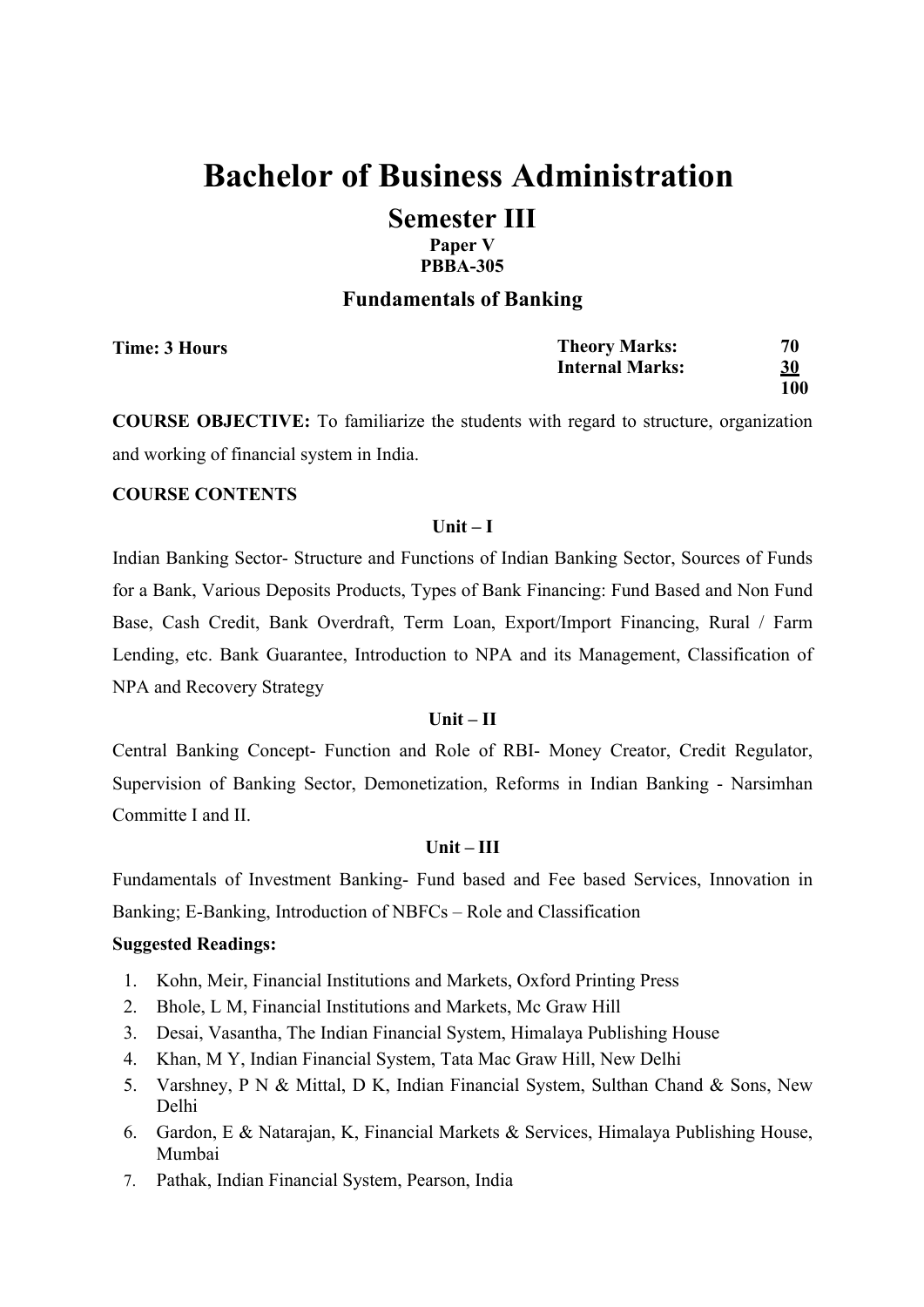# **Bachelor of Business Administration**

# **Semester III Paper VI PBBA-306 Business Statistics**

**Time: 3 Hours**

| <b>Theory Marks:</b>   | 70         |
|------------------------|------------|
| <b>Internal Marks:</b> | <u>30</u>  |
|                        | <b>100</b> |

**COURSE OBJECTIVE:** The objective of the course is to equip the students with basic statistical tools and to enable them to do analytical evaluation for arriving at logical conclusions and inferences.

#### **COURSE CONTENTS**

#### **Unit – I**

Statistics: Definition, Utility, Limitations, Data Collection, Classification, Frequency Distribution and Tabulation of Data, Measures of Central Tendency: Functions, Requisites of Good Average, Types, Computation and Uses of Mean, Median and Mode

#### **Unit – II**

Dispersion: Objectives, Absolute and Relative Measures. Range and its Types, Quartile Deviation, Mean Deviation, Standard Deviation, Coefficient of Variation. Skewness: Meaning, Types, Karl Pearson's and Bowley's Measures.

### **Unit – III**

Correlation Analysis: Uses, Types, Karl Pearson's Coefficient, Probable Error, Rank Correlation, Concurrent Deviation Methods. Regression Analysis: Meaning, Uses, Types, Least Squares Principles, Two Regression Lines and it's coefficient

- 1. Sancheti and Kapoor, Statistics: Theory and Practice, S. Chand & Sons, Delhi.
- 2. Jain Rita, Goyal R. K.,Business Statistics, Ajmera Book Company, Jaipur
- 3. Kelash Nath Nagar , Statistical Methods, Vikas Publishing House, New Delhi.
- 4. Agarwal, Bhargav, Tiwari & Meena , Statistical Methods, RBD, Jaipur.
- 5. Oswal, Agrawal, Modi, Bhargava, Tiwari, Business Statistics, RBD, Jaipur.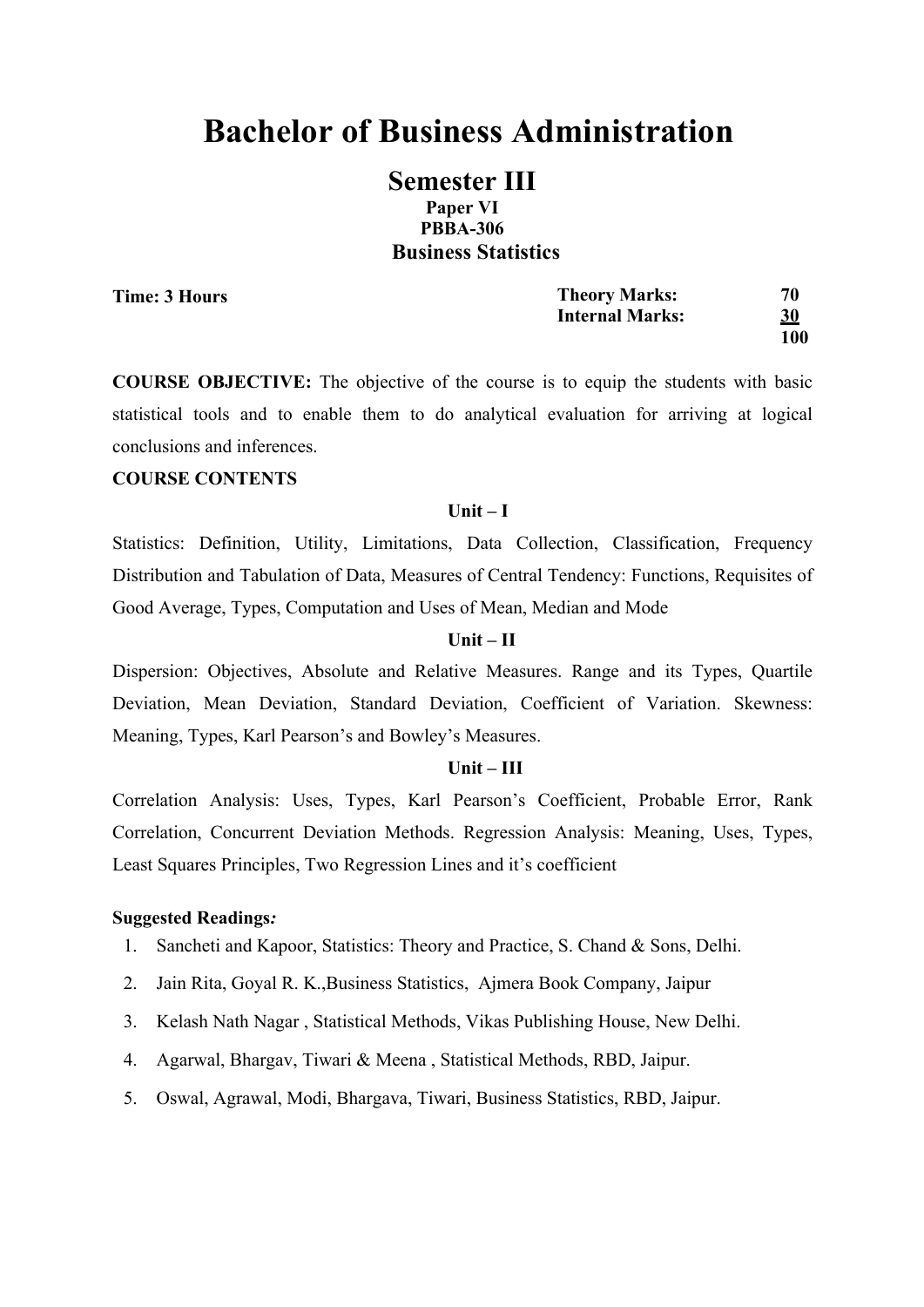# **PBBA-401**

**Green Management and Sustainability**

| Time: 3 Hours | <b>Theory Marks:</b>   | 70  |
|---------------|------------------------|-----|
|               | <b>Internal Marks:</b> | 30  |
|               |                        | 100 |

**COURSE OBJECTIVE:** The objective of this course is to deliver the knowledge on green management practices and sustainable development.

### **COURSE CONTENTS**

### **Unit – I**

Green Management: Meaning, Nature, Importance, Types (Green HRM, Green Marketing, Green Production, Green Finance, Green Supply Chain Management, Green Research and Development, Green Criminology), Relevance in 21<sup>st</sup> Century, Green Tax incentives and Rebates.

### **Unit – II**

Sustainable Development: Meaning, Importance, Sustainable Initiatives by Companies, Triple Bottom Line (Sustainability Measurement), Environment and Sustainability Issues Sustainable/ Green Production: Meaning, Principles, Steps, Corporate Environmental Resposibility: Concept and Importance

### **Unit – III**

Green Marketing: Concept, Importance, Green Marketing Mix, Challenges, Green Aspects in Services, Concept of Green Washing. Short Case Studies on Going Green: Coca Cola, McDonalds, Tesla Motors, ITC, SBI, Tata Group

- 1. Kumar Sandeep and Bakshi Shweta, Green Management: Way to environmentally Benign Development, Manakin Press
- 2. Bhati Bharti and Shukla R.K, Green Marketing, Problems and Prospects, Book River Press
- 3. Verma P.K, Green Marketing Issues and Challenges, Yking Publisher
- 4. Ray Binayak, India Sustainable Development and Good Governance Issues, Atlantic Publishers & Distributers Pvt. Ltd.
- 5. Jazmin Seijas Nogarida, Green Management and Green Technologies: Exploring the Causal Relationship by, ZEW Publications.
- 6. Leo A. Meyer ,The Green Energy Management Book ,LAMA books References:
- 7. John F. Whaik Green Marketing and Management: A global Perspective, Qbase Technologies.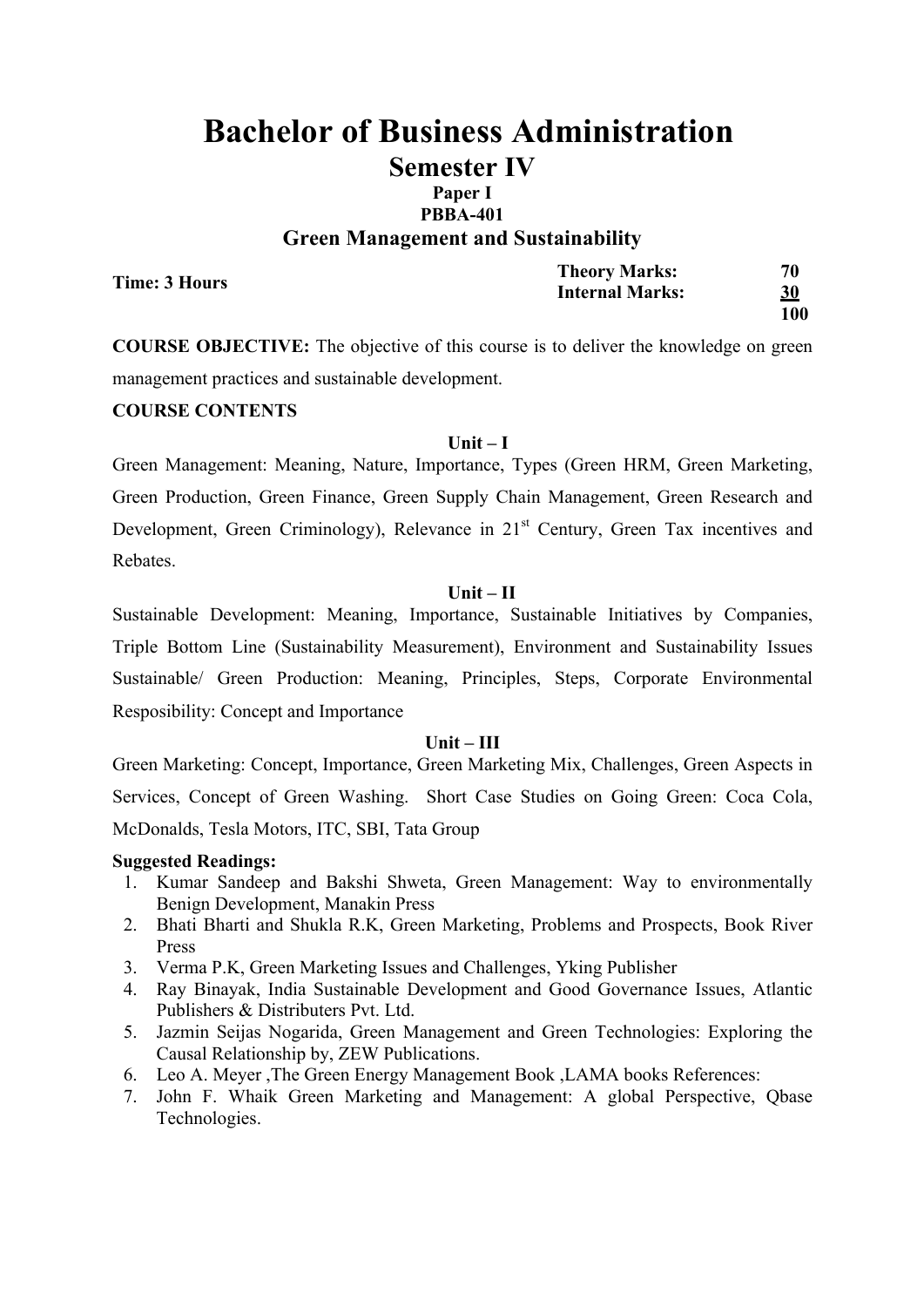# Paper II **PBBA-402 Organizational Behaviour**

|               | <b>Theory Marks:</b>   | 70        |
|---------------|------------------------|-----------|
| Time: 3 Hours | <b>Internal Marks:</b> | <u>30</u> |
|               |                        | 100       |

**COURSE OBJECTIVE:** To create understanding about the impact of behavior in organisations in order to enhance productivity.

### **COURSE CONTENTS**

#### **Unit – I**

Introduction: Meaning of O.B., Disciplines Contributing to O. B. Field, Role of O.B. in Today's Business Organizations. Individual Behaviour: Personality: Features, Personality Determinants, Personality Characteristics Perception: Nature and Importance, Perceptual Process, Perceptual Errors, Learning: Theories and Reinforcement Schedules

#### **Unit – II**

Interpersonal Behaviour: Johari Window, Brief Overview of Transactional Analysis-Ego States, Types of Transactions, Life positions, Applications .Group Dynamics: Concept of Group and Group Dynamics; Types of Groups; Formal and Informal Groups; Stages of Group Development, Group Norms, Group Cohesiveness; Group Think and Group Shift. Team Vs. Group: Types of teams: Building and managing effective teams.Management of Conflicts: Reasons and Types of Conflicts, Positive and Negative Aspects of Conflict. Management of **Conflicts** 

### **Unit – III**

Power: Meaning, Source of Power, Implications for Performance and Satisfaction. Organizational Change: Major Forces of Change. Resistance to Change. Process of Change. Developing Supportfor Change, Change Model

Organization Culture: Concept, Functions, Socialization; Creating and sustaining culture

- 1. Rao, V.S.P.- Organisational Behaviour, Excel Books.
- 2. Robbins Organizational Behaviour, Pearson Edition, New Delhi.
- 3. Pareek, Udai Understanding Organizational Behaviour, Oxford Publications.
- 4. Dwivedi, R.S. Human Relations and Organizational Behaviour, RBD, Jaipur.
- 5. Aswathappa, K. Organizational Behaviour, Himalaya publications
- 6. Chandan Organizational Behaviour (Vikas publications)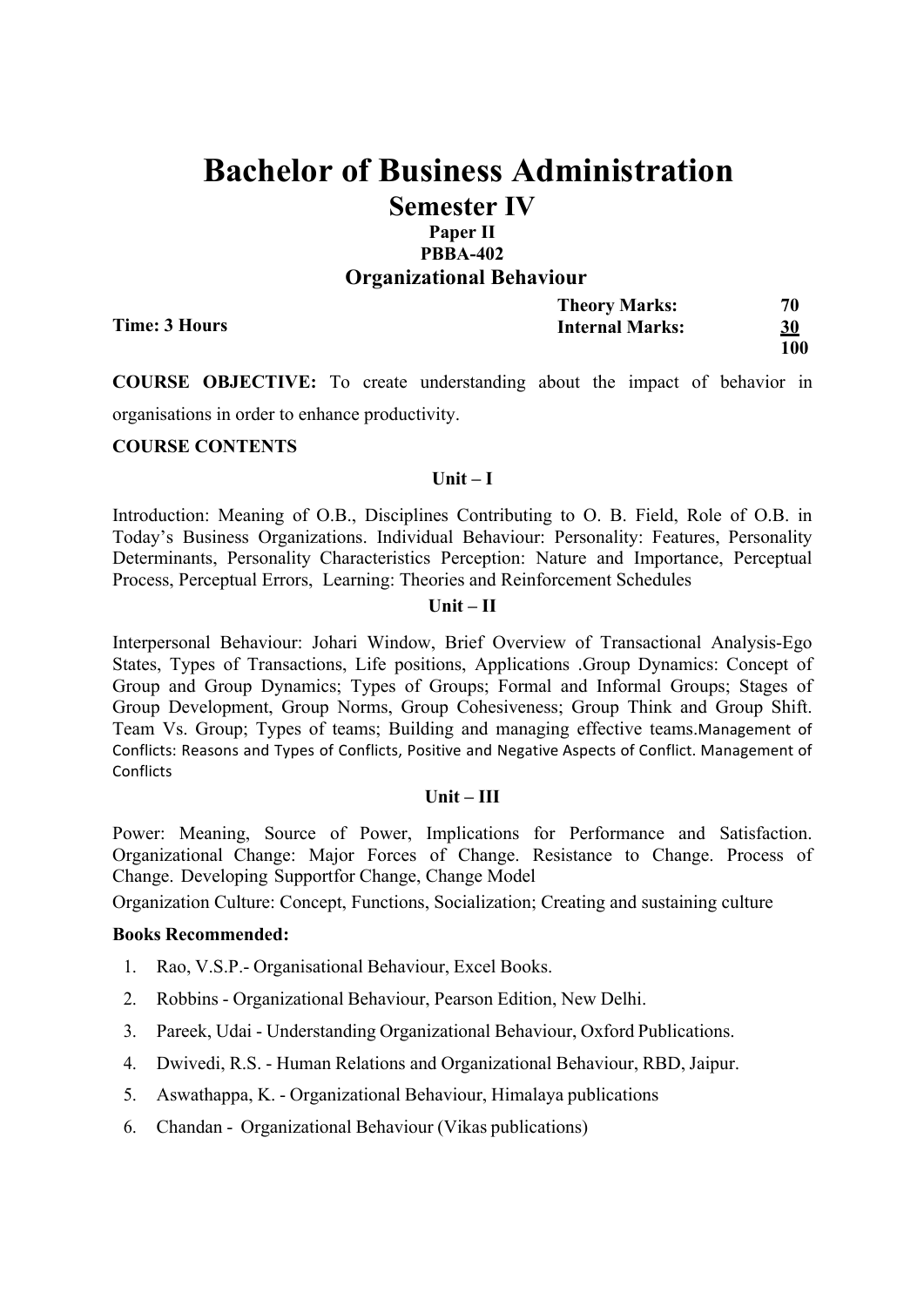# **Bachelor of Business Administration Semester IV Paper III PBBA-403**

**Advertising and Sales Promotion**

**Time: 3 Hours**

| <b>Theory Marks:</b>   | 70         |
|------------------------|------------|
| <b>Internal Marks:</b> | 30         |
|                        | <b>100</b> |

**COURSE OBJECTIVE** The objective of this course is to deliver the knowledge from setting of advertisement; its launch in the appropriate media and measurement of effectiveness of the campaign.

### **COURSE CONTENT**

#### **Unit – I**

Advertising: Meaning, Objectives, Types of Advertising, DAGMAR Approach and 5 Model approach Role of Advertising in National Economy, Importance of Advertising in Modern Marketing, Personal Selling, Public Relation, Advertising agency

### **Unit – II**

Advertising Media: Media planning and Selection, factors affecting selection of media, Types of Media, Advertising Appeals, Advertising Budget Decisions.

### **Unit – III**

Sales Promotion: Nature of Sales Promotion, Distinction with Advertising and Personal Selling, Role and Importance of Sales Promotion, Techniques and Functions of Sales Promotion Department, Limitations in a Shortage Economy. Types of Sales Promotion: Dealer Promotion, Consumer Promotion, Sales Promotion of Industrial and Consumer Products. Evaluation of Sales Promotion Programme

- 1. Aaker, Batra and Myers, Advertising Management, Prentice Hall of India
- 2. Chunawalla & K.C. Sethia, Fundamentals of Advertising, Theory and Practice, Himalya Publication House
- 3. Bhatia, Tej K. ,Advertising & Marketing in Rural India, MacMillan India Ltd.
- 4. Kazmi, S.H. Batra, Satish, Advertising & Sales Promotion, Excel Books
- 5. Sudha, G.S., Advertising and Sales Management, RBD, Jaipur
- 6. Prasad, S. Shyam, Kumar Sumit –Advertising Management, RBD, Jaipur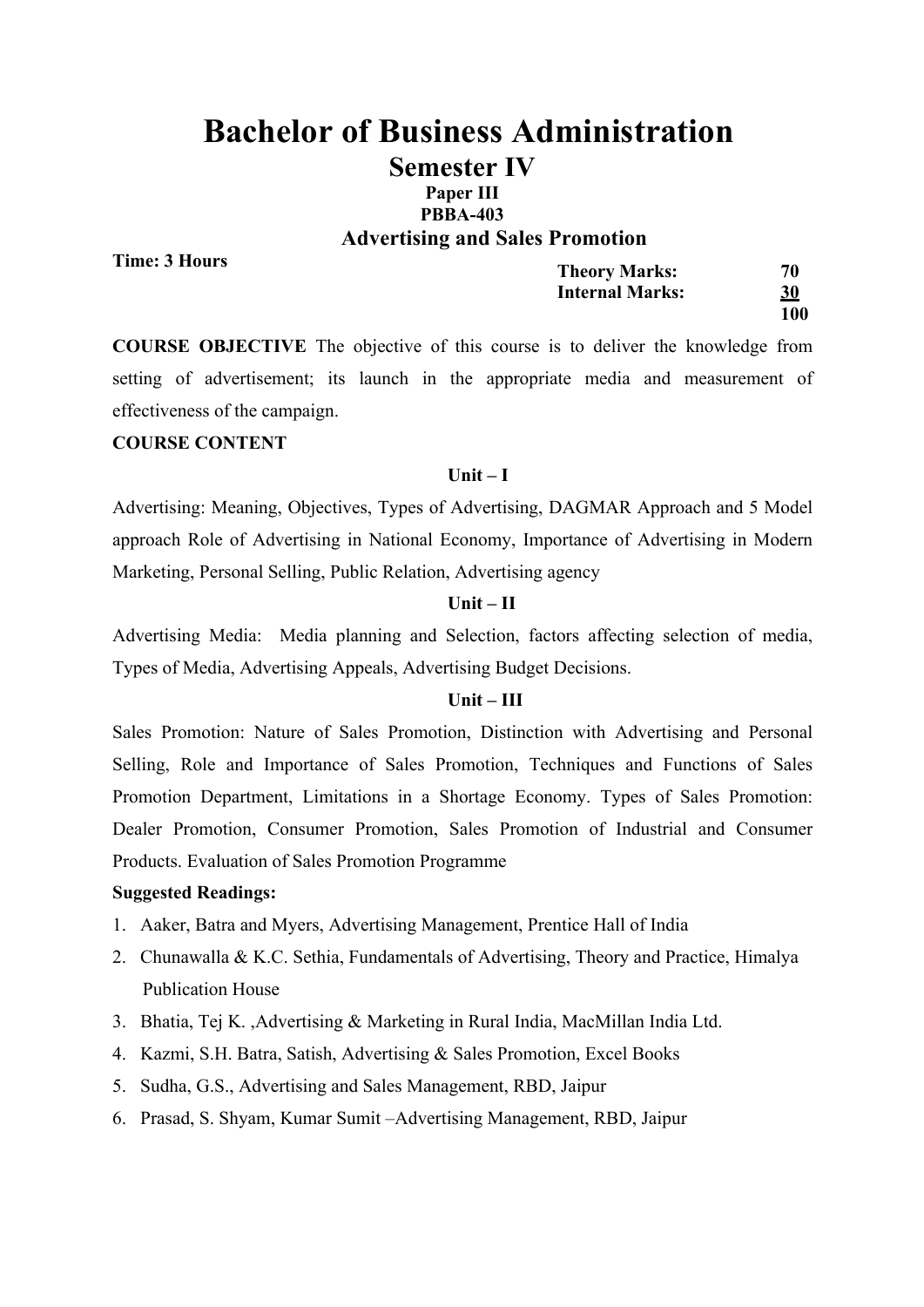# **Bachelor of Business Administration Semester IV Paper IV PBBA-404 E-Commerce**

**Time: 3 Hours**

| <b>Theory Marks:</b>   | 70         |
|------------------------|------------|
| <b>Internal Marks:</b> | <u>30</u>  |
|                        | <b>100</b> |

**COURSE OBJECTIVE:** The objective of this course is to deliver the knowledge on emerging trends in e-commerce.

## **COURSE CONTENT**

### **Unit – I**

Introduction to e-commerce: Meaning, Features, Scope, Types, e-Commerce v/s Traditional Commerce, Advantages and Challenges, Emerging Trends in e-commerce e-Business Models : Types and its Advantages and Disadvantages.

### **UNIT – II**

Electronic Payment System: Introduction, Types of electronic payment system, Security Issues, Electronic Banking: Traditional Banking and E-Banking, Operation in E-Banking Electronic Trading: Concept and Advantages

ERP-Meaning, Process, SAP Applications and Advantages, E-Commerce Security Issues and Prevention

### **UNIT – III**

e-Marketing – Traditional Marketing Vs. e-Marketing, Objectives, Strategies, The e-

Marketing Mix, Impact of e-Commerce on Market.

Mobile Commerce: Concept, Importance and Methods

### **ESSENTIAL READINGS:**

- 1. David Whiteley, E-Commerce, Tata McGraw Hill
- 2. C.S. Rayudu : E-Commerce and E-Business, Himalaya Publication
- 3. T.N. Chhabra, R.K.Suri, E-Commerce New Vistas for Business, Dhanpat Rai & Co.
- 4. Eframi Turban, Jae Lee, David King, K. Michale Chung, Electronic Commerce, Pearson Education
- 5. Diwan Parag and Sunil Sharma, Electronic Commerce –A Manager's Guide to EBusiness, Vanity Books International, New Delhi.
- 6. Agarwal, K.N. and Deeksha Agarwal ,Business on the net, Macmillan, New Delhi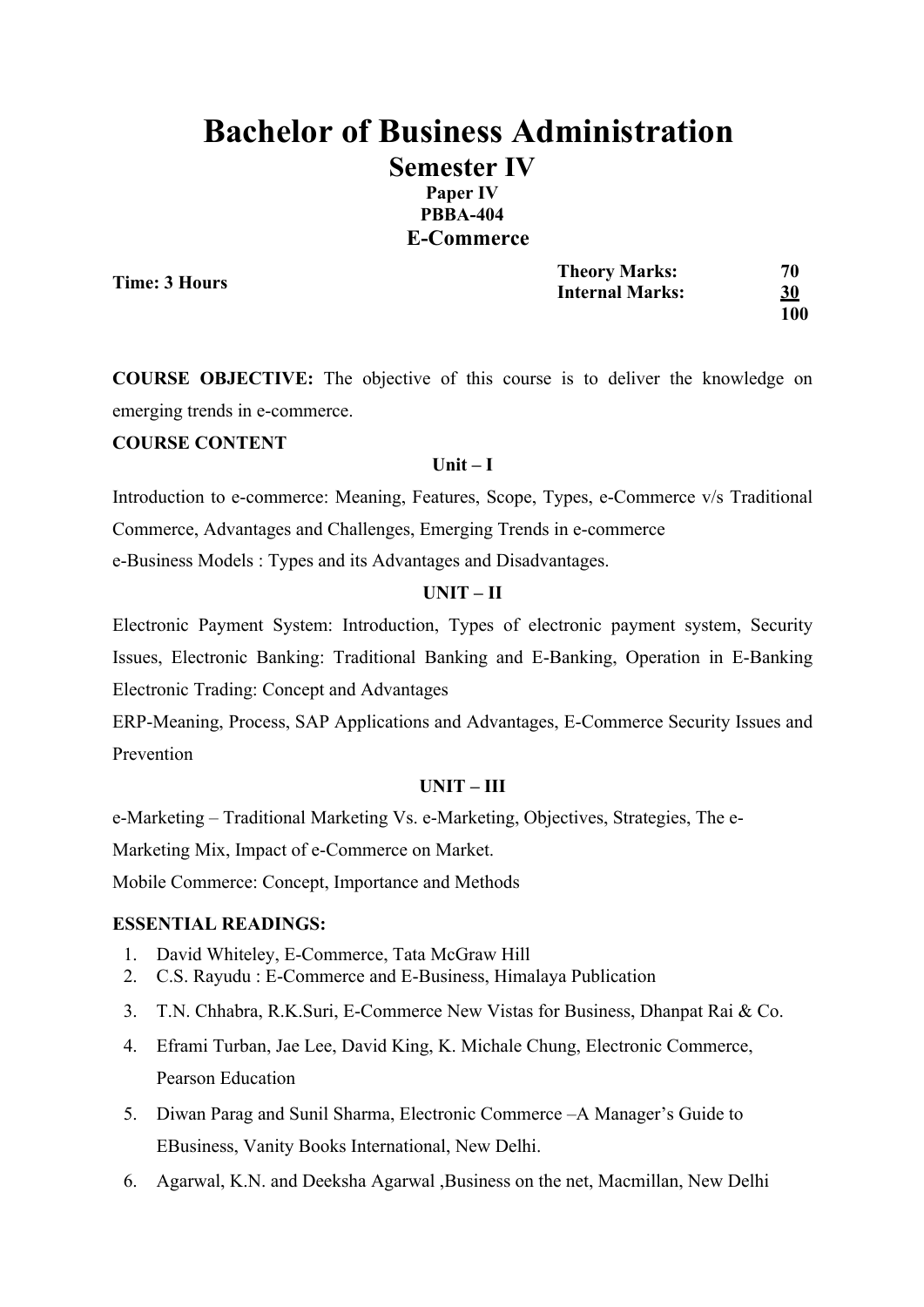# **PBBA-405 Research Methods in Business Management**

**Time: 3 Hours**

**Theory Marks: 70 Internal Marks: 30 100**

**COURSE OBJECTIVE:** The Objective of the course is to enable the students, in developing the most appropriate methodology for their research studies and to make familiar with the art of using different research methods and techniques.

### **COURSE CONTENT**

### **Unit – I**

Fundamentals of Research: Concept, Scope, Objectives, Research Process, Types, Significance. Research Design: Meaning, Components, Types: Exploratory Research Design, Descriptive Research Design and Hypothesis- testing research design.

### **Unit – II**

Collection of Data: Concept, Types of Data, Methods of Collection of Data, Data Analysis and Interpretation. Sample Design: Meaning, Process, Types of Sampling: Probability, non-Probability Sampling. Determination of Sample size.

# **Unit – III**

Hypothesis: Concept of Hypothesis, Qualities of a good Hypothesis, Hypothesis Testing: procedure for Hypothesis Testing, Tools of testing hypothesis: Parametric tests: non-Parametric tests: Z Test, T- Test, Chi Square, F Test, Analysis of Variance. Report Writing and Presentation, Bibliography & References.

- 1. Rao, K.V., Research Methodology, Tata Mc Graw-Hill Publication, Delhi
- 2. Young, P.V., Scientific Social Surveys and Research, Prentice Hall New York
- 3. Saunders Lewis, Thorn Hill, Research Methods for Business Students, Pearson Education
- 4. Jain Rita, Saxena Nishith, Research Methodology, RBSA Publication
- 5. Kothari, C.R., Research Methodology, New Age Publication
- 6. Deepak & Sondhi, Neena, Research methodology: Concepts and Cases, Vikas Publishing House Pvt. Ltd. Delhi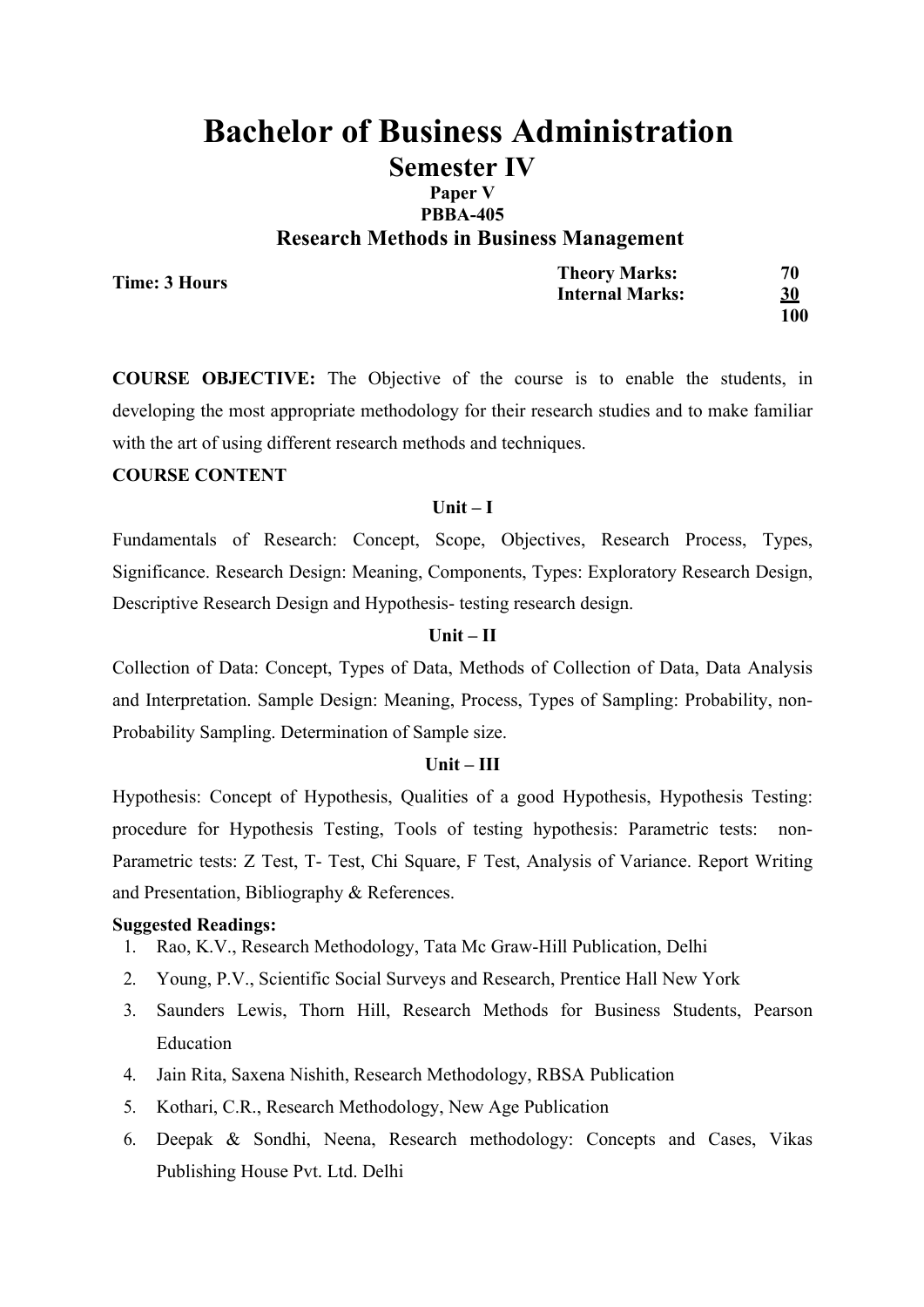# **Bachelor of Business Administration Semester IV Paper VI PBBA-406 Quantitative Techniques**

**Time: 3 Hours**

**Theory Marks: 70 Internal Marks: 30 100**

**COURSE OBJECTIVE:** To enable students for analytical evaluation and arrive at logical conclusions and inferences to the decisions.

### **COURSE CONTENT**

### **Unit – I**

Quantitative Techniques: An Introduction to Statistical and Operational Research Techniques, scope, applications and limitations of quantitative techniques, Role and Scope in Business and Industry.

Linear Programming: Graphical and Simplex Solution of LPP, Primal and its Dual

### **Unit – II**

Transport and Assignment Problems

Theory of Games: Two Persons Zero Sum Game, Pure and Mixed Strategy

### **Unit –III**

Queuing Theory: Application of Queuing Theory in Business Decision Making Network Analysis: Programme Evaluation and Review Technique (PERT) and Critical Path Method (CPM), Cost Analysis and Crashing the Network

- 1. Khandelwal, Gupta Quantitative Techniques for Management, Ajmera Book Company, Jaipur
- 2. Agarwal, Agarwal Quantitative Techniques for Management, RBD, Jaipur
- 3. Srivastav, Shenoy and Sharma- Quantitative Techniques, Newage International United Publishers, New Delhi.
- 4. Kothari, C.R. Quantitative Techniques, Vikas Publishing House Pvt. Ltd., Delhi.
- 5. Kapoor, V.K. Operation Research, Sultanchand & Sons, New Delhi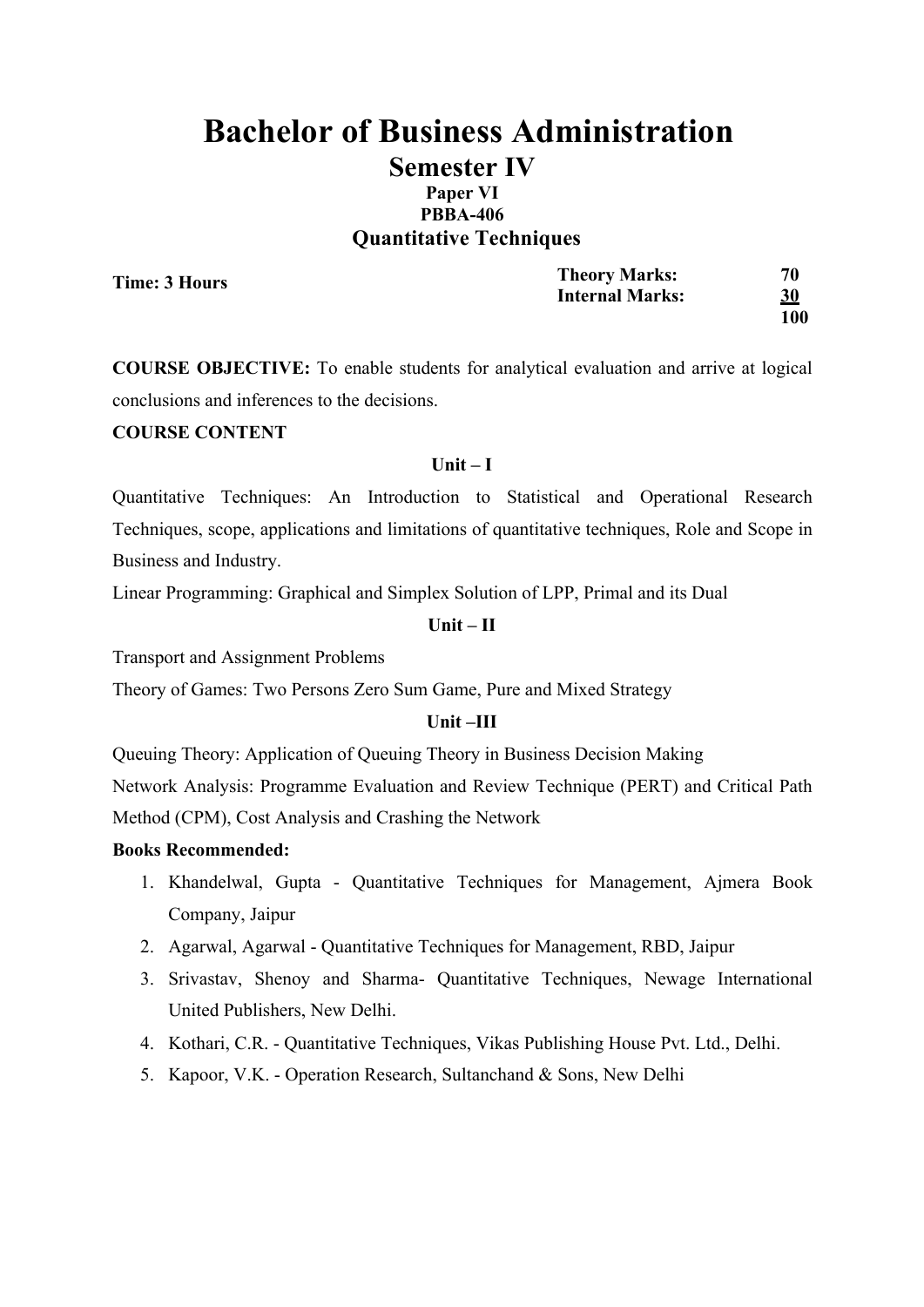# **Paper I**

**PBBA-501**

**Business Ethics and Corporate Social Responsibility**

| Time: 3 Hours | <b>Theory Marks:</b>   | 70  |
|---------------|------------------------|-----|
|               | <b>Internal Marks:</b> | 30  |
|               |                        | 100 |

**COURSE OBJECTIVE:** To enable the students to understand the relevance of ethics in the sphere of Management and relate it's relationship with the individual, group and organizational processes.

### **COURSE CONTENT**

#### **Unit – I**

Business Ethics: Meaning, Characteristics and Assumptions, Principles, Scope, Ethical Standards of Business, Types of Unethical Business Conduct, Causes of Unethical Conduct, Measures to improve ethical conduct in business.

Nature and Concept of Group Ethics, Ethical elements of Group Decision Making, Ethics and the Indian Manager

### **Unit – II**

Corporate Social Responsibility: Nature, Scope and Importance, Corporate Governance: Concept, Importance

Concept, and Relevance of Gandhian Approach and Trusteeship in modern business, Gandhiji's Doctrine of Satya and Ahimsa, Green Business Practices

### **Unit – III**

Ethical Issues related with Marketing, Finance, Science and Technology, Human Resource Management

Concept and Need for Values in Management, Universality of Values, Secular versus Spiritual Values in Management

- 1. Saneev, Rinku and Khanna, Parul: Ethics and Values in Business Management, Ane Books Pvt. Ltd.
- 2. Chakraborty, S.K. and Bhattacharya, Pradip: Human Values, New Age International (P) Ltd. Publishers
- 3. Mehta, J. and Gupta, P.: Business Ethics and Ethos, Pragati Prakashan
- 4. Chakraborty, Shitangsu K.,Chatterjee, Samir R.: Applied Ethics in Management: Towards New Perspectives, Springer Science & Business Media
- 5. Collins, Dennis: Business Ethics; Best Practices for Designing and Managing Ethical Organizations, SAGE PublicationsInc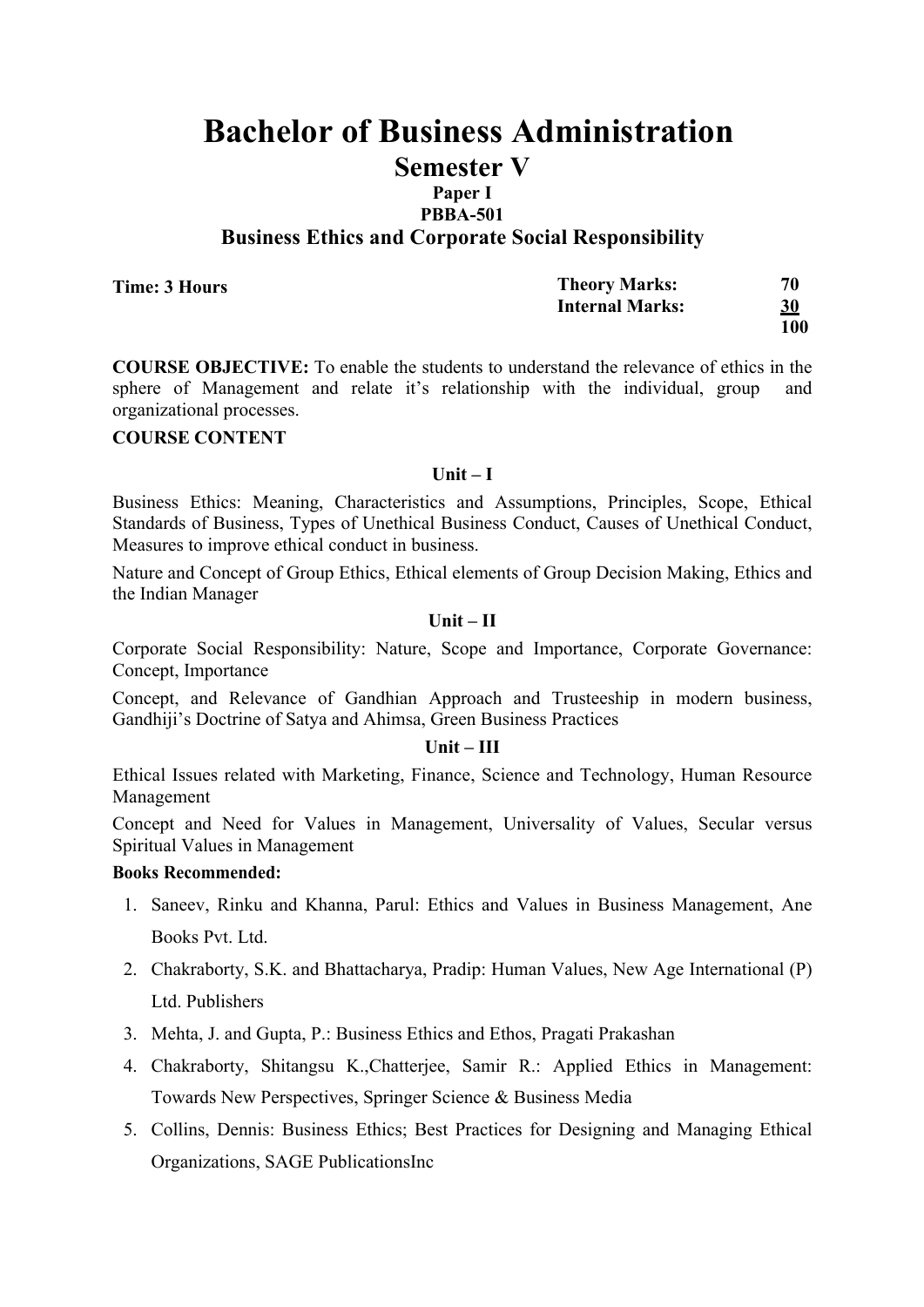# **PBBA-502 Consumer Behaviour and Marketing Research**

| Time: 3 Hours | <b>Theory Marks:</b>   | 70  |
|---------------|------------------------|-----|
|               | <b>Internal Marks:</b> | 30  |
|               |                        | 100 |

**COURSE OBJECTIVE:** To help the students understand the buying motives and consequent purchase decision process of a buyer.

### **COURSE CONTENT**

### **Unit – I**

Consumer Behaviour: Introduction, Consumer Needs and Buying Motivation, Personality, Self- Concept and Consumer Behaviour, Consumer Perception, Consumer Attitude, Consumer Psychographics, Psychographics vs Demographics, Group Dynamics and Consumer Reference Groups, Family and Cultural Influence on Buyer Behaviour

### **Unit – II**

Consumer Decision Process: Pre and Post Purchase Behaviour, Purchase Process, Rationality in Buying, Models of Buying: Nicosia, Howard Sheth, Engle, Blackwell Kolas Model, Organizational Buying Behaviour

# **Unit – III**

Marketing Research: Definition and Planning of Research, Research Design, Marketing Plans and Proposals, Sampling- Process, Selection and Size, Data Processing Analysis and Interpretation, Reporting the Research Findings, Application of Marketing Research, Scope of Marketing

- 1. Schiffman, Leon.G Kanuk, L.L, Consumer Behavior
- 2. Loudon, David L , Consumer Behavior, Mc Graw Hill
- 3. Batra, Satish .K,,Consumer Behavior, Excel Books
- 4. Solomon, Michael R, Consumer Behavior, Pearson
- 5. Lindquist, Jay D Sirgy, M. Joseph ,Consumer Behavior, Biztantra
- 6. Sharma, Chouhan, Saini, Consumer Behaviour, RBD, Jaipur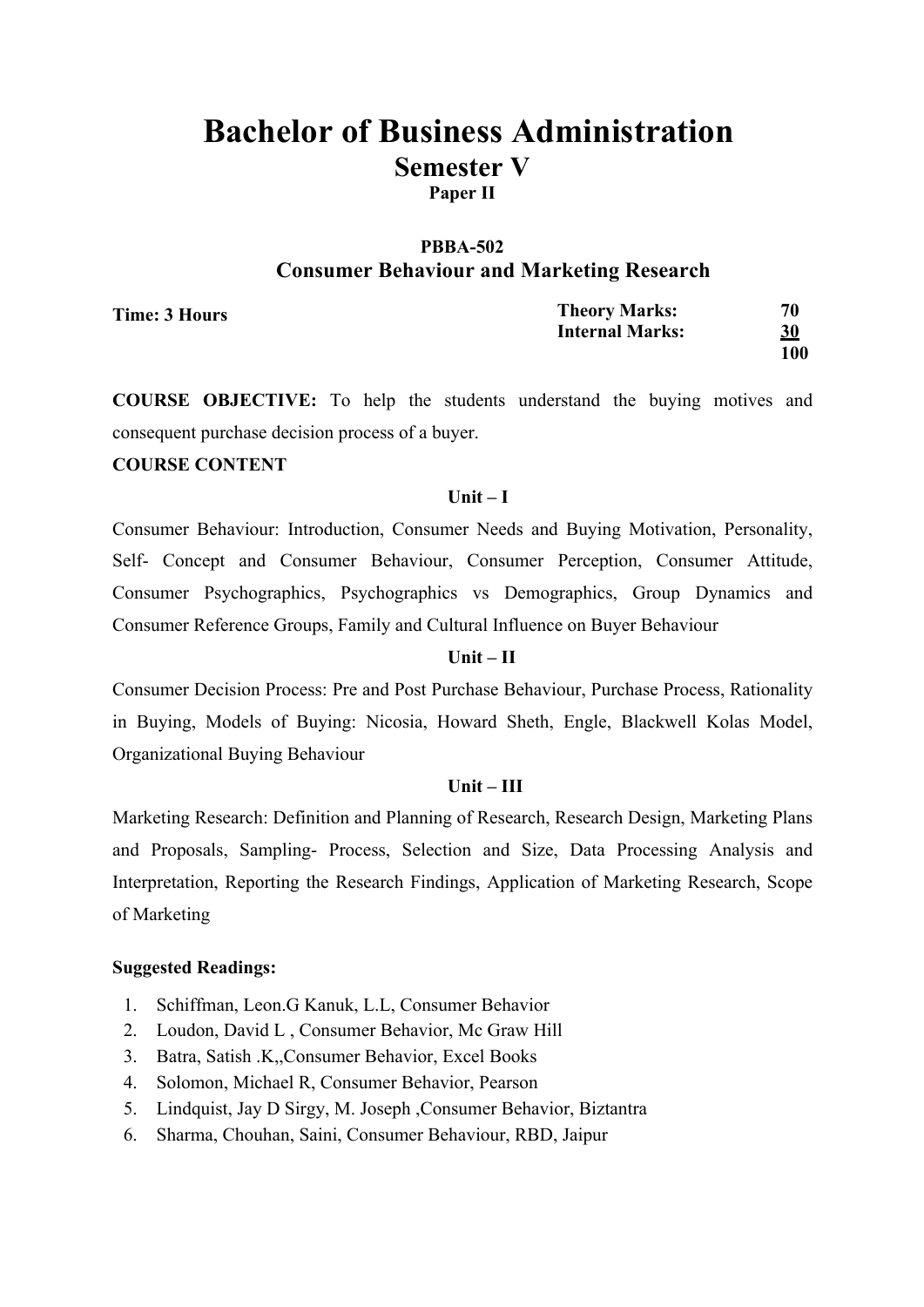# **Bachelor of Business Administration Semester V Paper III PBBA-503 International Business**

**Time: 3 Hours**

| <b>Theory Marks:</b>   | 70        |
|------------------------|-----------|
| <b>Internal Marks:</b> | <u>30</u> |
|                        | 100       |

**COURSE OBJECTIVE:** To equip the students about the global scenario of business & to give knowledge about the art of managing business across domestic borders.

### **COURSE CONTENT**

### **Unit – I**

International Business: Meaning, Scope, Role, Driving forces, Cultural Environment: Definition, Components, Imperatives, Work Place and Market Place, Misconception about Culture, Political Environment: Concept, Importance, Political Systems: Democracy, Autocracy, Theocracy, Monocracy Dictatorship, Major Political Objectives: Political Sovereignty, National Security, Protection of Cultural Identity

### **Unit – II**

The Global Economic Environment: The Global Economy, Bases of Eco, Wealth, Population, Natural Environment Technological Resources, Eco System: Market Allocation, Command Allocation, Mixes Allocation, Indicators of Eco, Wealth-National Product, Balance of Payment, Exchange Rate, Foreign Investment

Legal Environment: Legal Systems, Code VLS Common Law, Islamic Law Socialist Law, Agreements and Conversions, Bilateral, Multilateral, Global Laws relating to I.B. Market Entry Laws Product, Intellectual Property Laws, Warranties & Product Liabilities, Pricing and Channels of Distribution, Sales & Promotion, Tax Laws, Conflict of Laws

### **Unit – III**

Foreign Direct Investment-Reasons, Volume and Directions, Foreign Exchange Transactions and Terminology

- 1. Robinson, R.D., International Business Management- A Guide to Decision Making, Dryden Press.
- 2. Shiva, Ramu, International Business, A. H. Wheeler Publishing Co. Ltd.
- 3. Thakur and Mishra, International Business, Deep and Deep Publications, New Delhi
- 4. Diwan, J.M. and Sudarshan, K.N., International Business Management, Discovery Publications House, New Delhi.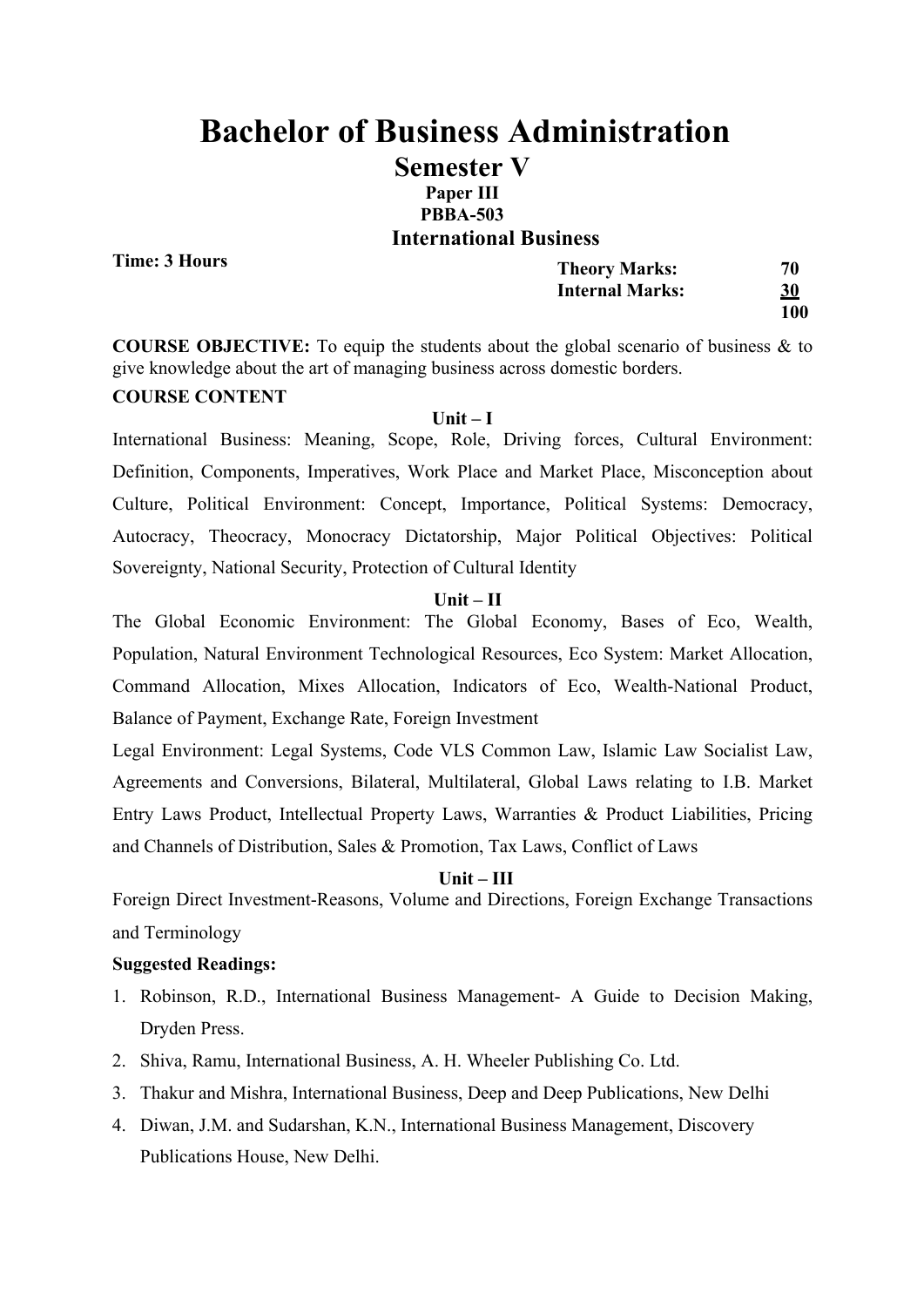# **Bachelor of Business Administration Semester V Paper IV PBBA-504**

**Project Report & Viva Voce**

**Allocation of Marks: Project Report: 50 Marks**

**Viva Voce: 50 Marks**

### **Scope of the Project Report and Viva -Voce**

The project study is to be based on any of the functional area such as Marketing, Finance, HRM etc. It may be noted that the chosen functional area is not restrictive. If the student finds any other area interesting or otherwise, they can explore it and comment on it in his /her report. Each student is required to carry out the work based on primary or secondary data collected and submit the report individually.

### **OBJECTIVES**

- 1. To work & gain knowledge of actual business environment.
- 2. To explore the various functional areas and analyze how theoretical concepts taught are applied in real life situations.
- 3. To analyze best practices, system, processes, procedures and policies of a Company/ industry in different functional areas and bring forward the deviations.
- 4. To develop skills in report writing through data collection, data analysis, data extraction, and presentation and draw lessons vis-à-vis firm or company.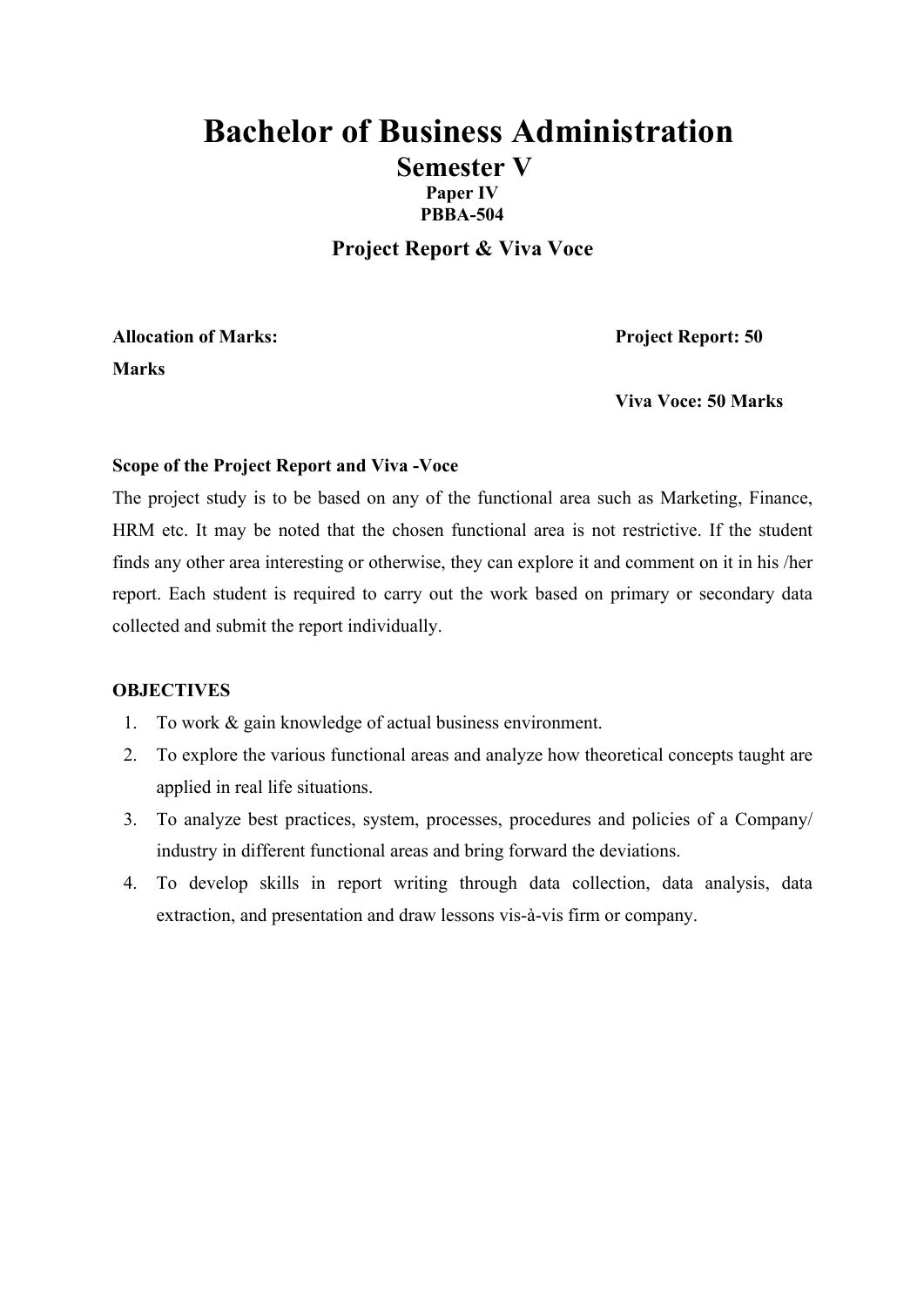# **Bachelor of Business Administration Semester V Paper V PBBA-505 Business Budgeting**

|               | <b>Theory Marks:</b>   | 70  |
|---------------|------------------------|-----|
| Time: 3 Hours | <b>Internal Marks:</b> | 30  |
|               |                        | 100 |

**COURSE OBJECTIVE:** To familiarize the students with various concepts of budgets. **COURSE CONTENT**

### **Unit–I**

Business Budgeting: Meaning, Origin, Features, Significance, Limitations, Types of Budget: Public and Private Budgets, Fixed and Flexible Budgets.

Operating Business Budgets: Sales Budget, Production Budget, Materials budget, Labour Budget, Overheads Budget, Financial Budgets- Cash Budget, Master Budget, Limitations of Business Budgets, Features of Sound Business Budgeting Systems.

### **Unit–II**

Capital Budgeting: Techniques: Pay back, Average Rate of Return, Net Present Value and Internal Rate of Return, Budgetary Control and Variance Analysis; Material Cost Variances, Labour Cost Variance, Overhead Cost Variance and Sales Variance.

#### **Unit–III**

Performance Budgeting: Concept, Evolution, Uses in Business Decisions, Preparation of Performance Budgets, Follow- up and Monitoring, Zero Base Budgeting: Concept Evolution and its Practical utility in Business Decisions, Information System for Business Budget.

- 1. Heckert J.B. and J.D. Wilson, Business Budgeting and Control, Biblio Bazaar.
- 2. Welsch, G. A Business Budgeting, Controllership Foundation, University of Michigan.
- 3. Agarwal, M. R. Business Budgeting, Garima Publications, Jaipur.
- 4. Aydlott, Julie, A. The Quick Guide to Small Business Budgeting, San Diego Business Accounting Solutions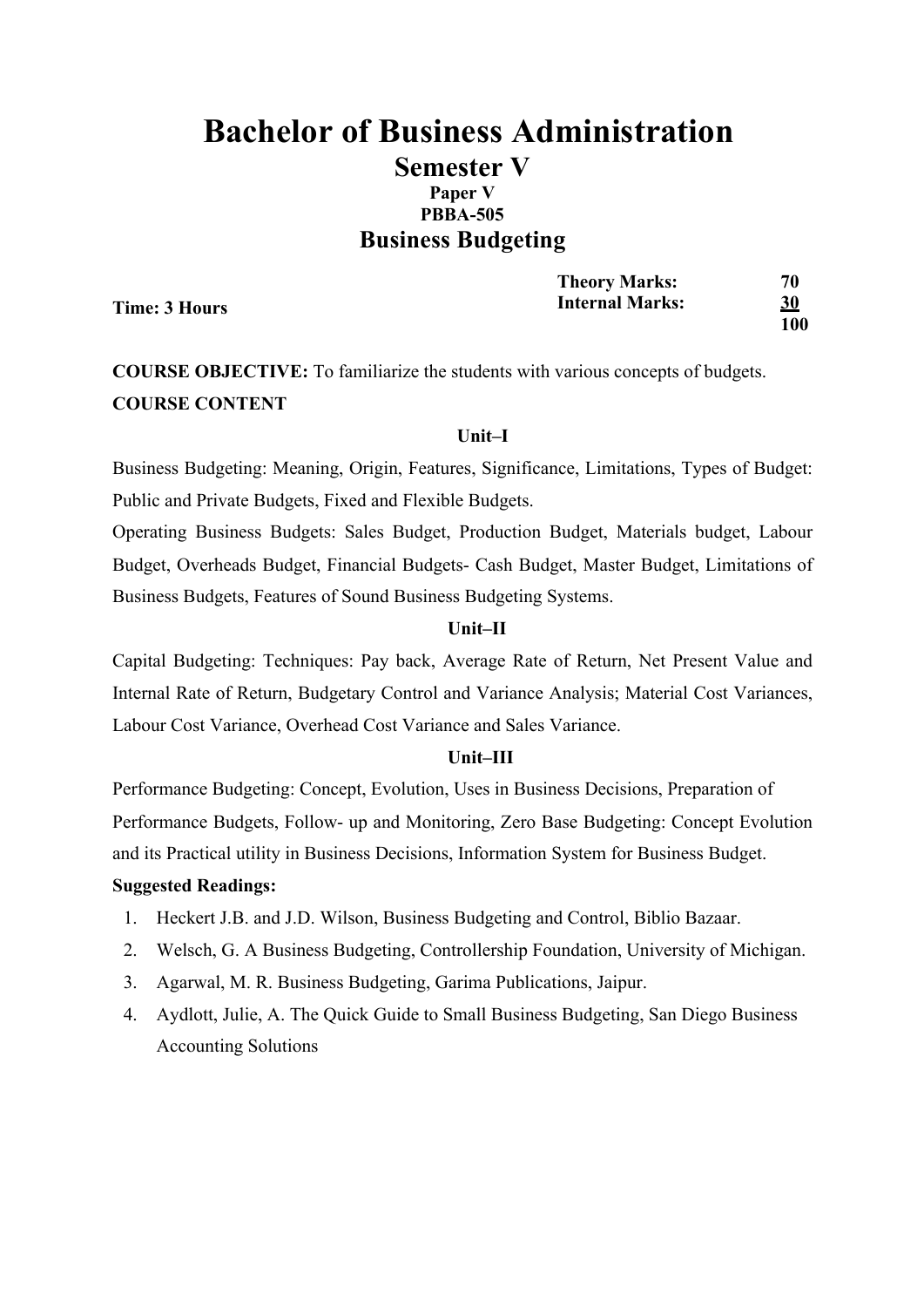# **Paper VI PBBA-506 Management Accounting**

| Time: 3 Hours | <b>Theory Marks:</b>   | 70        |
|---------------|------------------------|-----------|
|               | <b>Internal Marks:</b> | <u>30</u> |
|               |                        | 100       |

**COURSE OBJECTIVE:** To develop an understanding of the importance, language and techniques of Management accounting.

### **COURSE CONTENT**

### **Unit–I**

Management Accounting: Meaning, Functions, Limitations, Responsibilities and Qualities of a Management Accountant, Management Accounting v/s Traditional Accounting, Financial Statement: Introduction, Comparative and Common size Income Statements and Balance Sheets, Trend Analysis

### **Unit–II**

Ratio Analysis: Meaning, Classification of Ratios, Calculation and Interpretation of Ratio, Long Term and Short Term Finance: Equity Share Capital, Debentures, Long Term Loans, Short term Loans

## **Unit–III**

Cash Flow Analysis: Concept, Preparation of Cash Flow Statements, Comparison between Fund Flow Statement and Cash Flow Statement, Leverage: Operating, Financial and Combined Leverage

- 1. Lal Jawahar, Advanced Management Accounting Text and Cases, S. Chand & Co., New Delhi
- 2. Khan, Jain, Management Accounting, S. Chand & Sons. Delhi
- 3. Pandey I. M., Management Accounting, S. Chand & Sons, Delhi
- 4. Agrawal & Agrawal, Management Accounting, RBD, Jaipur
- 5. Agarwal M.R., Managerial Accounting, Garima Publications, Jaipur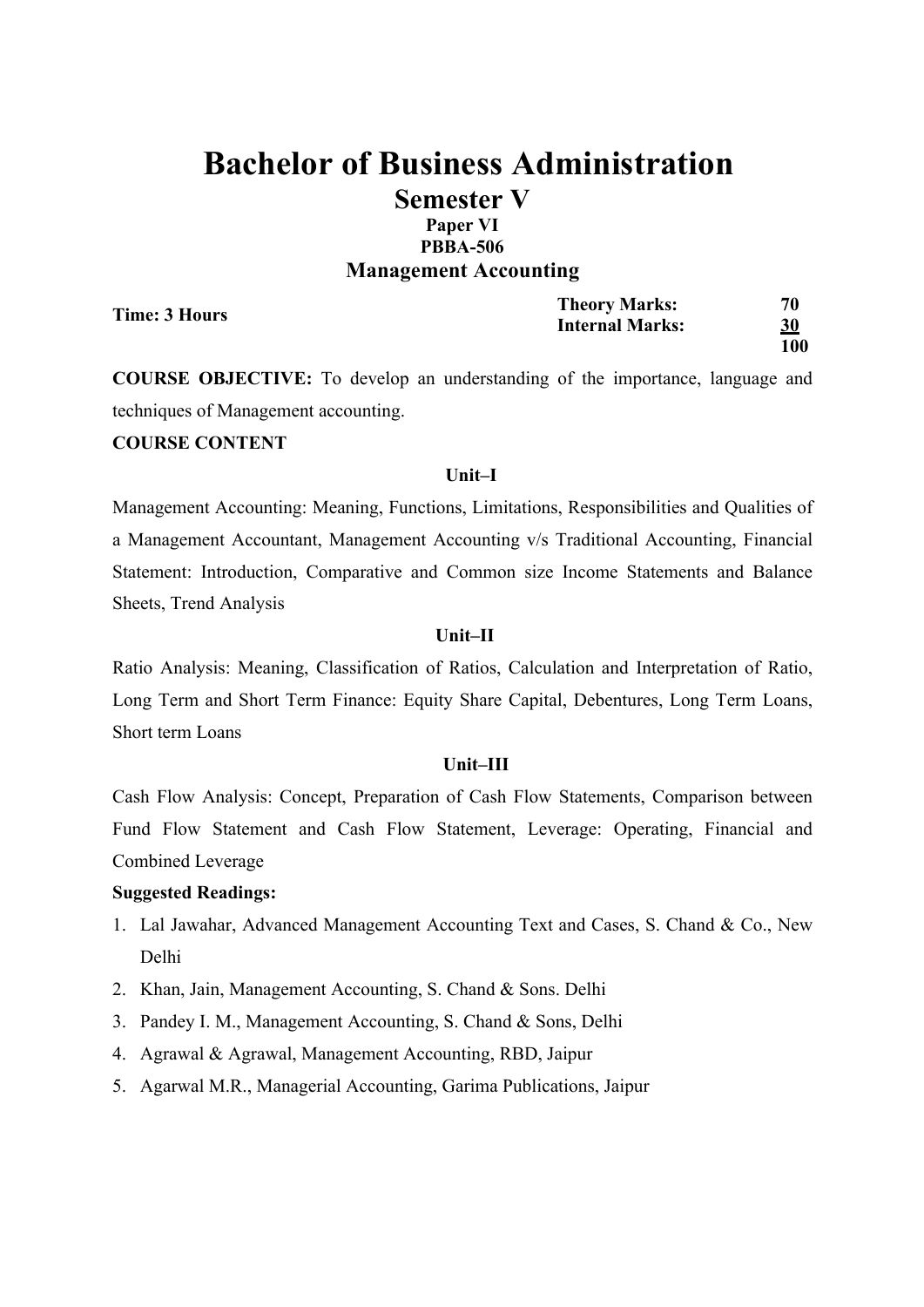### **PBBA-601**

### **Retail Management**

**Time: 3 Hours**

| <b>Theory Marks:</b>   | 70         |
|------------------------|------------|
| <b>Internal Marks:</b> | 30         |
|                        | <b>100</b> |

**COURSE OBJECTIVE:** To develop an understanding of the core and contemporary concepts of Retail Management.

### **COURSE CONTENT**

### **Unit – I**

Retail: Nature, History, Role and Importance. Types of Retail Institutions in India, Retail Management Process, IndianRetailing Scenario, e- retailing

Retail Managers – Roles, Skills, Personality Traits and Job Opportunities. Retail Buying and Merchandise Management; Emerging Trends in Retailing: Franchising, Visual Merchandising, Private Labels, Role of Information Technology, Ethical Issues in Retailing

#### **Unit – II**

Strategic Planning in Retail: Planning Process and Evaluation, Concept of Shopping and Shopping Behavior ,International Retailing: Impact of Culture, Entry Strategies

Retail Entrepreneurship: Concept, Major Retail Entrepreneurs in India

# **Unit – III**

Store Planning: Location and Layout.

Brief Overview of Store Operations: Point of Purchase Communication, POS (Point of Sale), Customer Service and Accomodation, Floor and Shelf Management, Accounting and Cash Management, Setting up Stores before Opening, Store Requirements.

Relationship Marketing and Building Store Loyalty

- 1. Agarwal, Bansal, Yadav ,Kumar-Retail Management, Pragati Prakashan,Meerut,2008
- 2. Sinha, Uniyal-Managing Retailing, Oxford University Press, New Delhi,2012
- 3. Levy Michael, Weitz Barton Retailing Management, V Edition, Tata McGraw Hill, NewYork, 2006
- 4. Berman Berry, Evans J.R.- Retail Management- A Strategic Management Approach, IX Edition , Pearson Education, New York, 2006
- 5. Nair Suja- Retail Management, V Edition, HPH, Mumbai, 2006
- 6. Pradhan Swapna- Retailing Management-Text and Cases, II Edition, Tata Mc Graw Hill,India, 2007.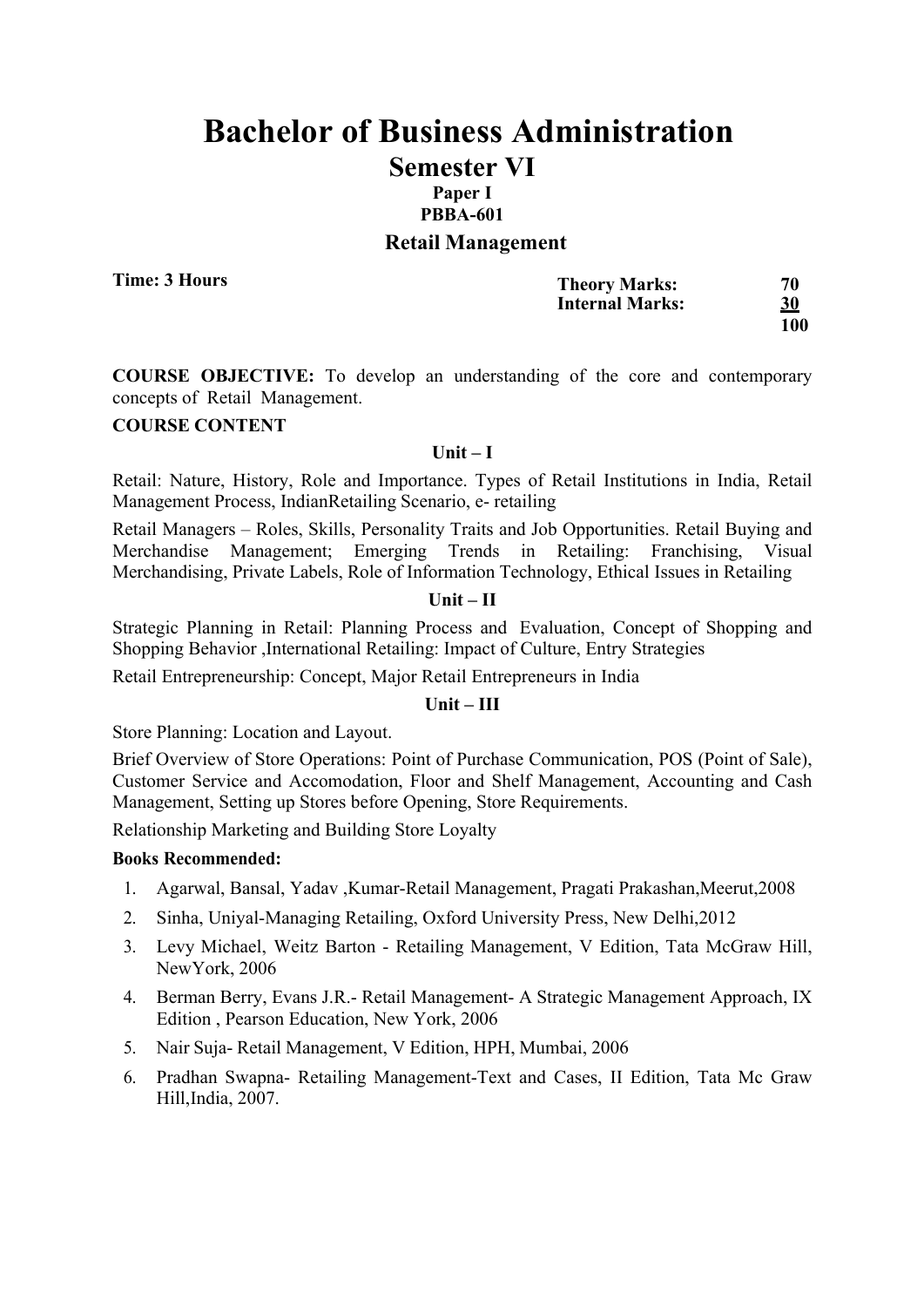# **Bachelor of Business Administration Semester VI Paper II PBBA-602**

# **Compensation Management**

|               | <b>Theory Marks:</b>   | 70        |
|---------------|------------------------|-----------|
| Time: 3 Hours | <b>Internal Marks:</b> | <u>30</u> |
|               |                        | 100       |

**COURSE OBJECTIVE** To learn how system operates to attract, retain and motivate competent work force and to assess and diagnose compensation management, issues and problems.

### **COURSE CONTENT**

### **Unit – I**

Compensation Management **–** Meaning, Role, factors Influencing Compensation Management, Role of Various Parties- Employees, Employers, Unions, & Government. Economics and Behavioural Issues, Wage Concept, Wage Theories

### **Unit – II**

Compensation Management: Compensation Decisions, Internal and Employee Equities, Developing Compensation Programs **-** Basic systems – Time Wage, Piece Wage, Incentives, Wage Payments & Total Salary Structure; Principles of Reward Strategy

### **Unit – III**

Job Evaluation: Purpose, Methods, Components, Bonus, Incentives, Performance, Link Reward System, Profit Sharing and Stock, National Policy: Wage Board and Commission, Corporate Consideration in Compensation

- 1. Singh, B. D, Compensation and Reward Management, Excel Books, India.
- 2. Henderson, Compensation Management, Pearson Education, Canada.
- 3. Aguins, Performance Management, Pearson education, Canada.
- 4. Sahu, Performance Management System, Excel Books, New Delhi.
- 5. Chadha, Prem, Performance Management, Macmillan, India.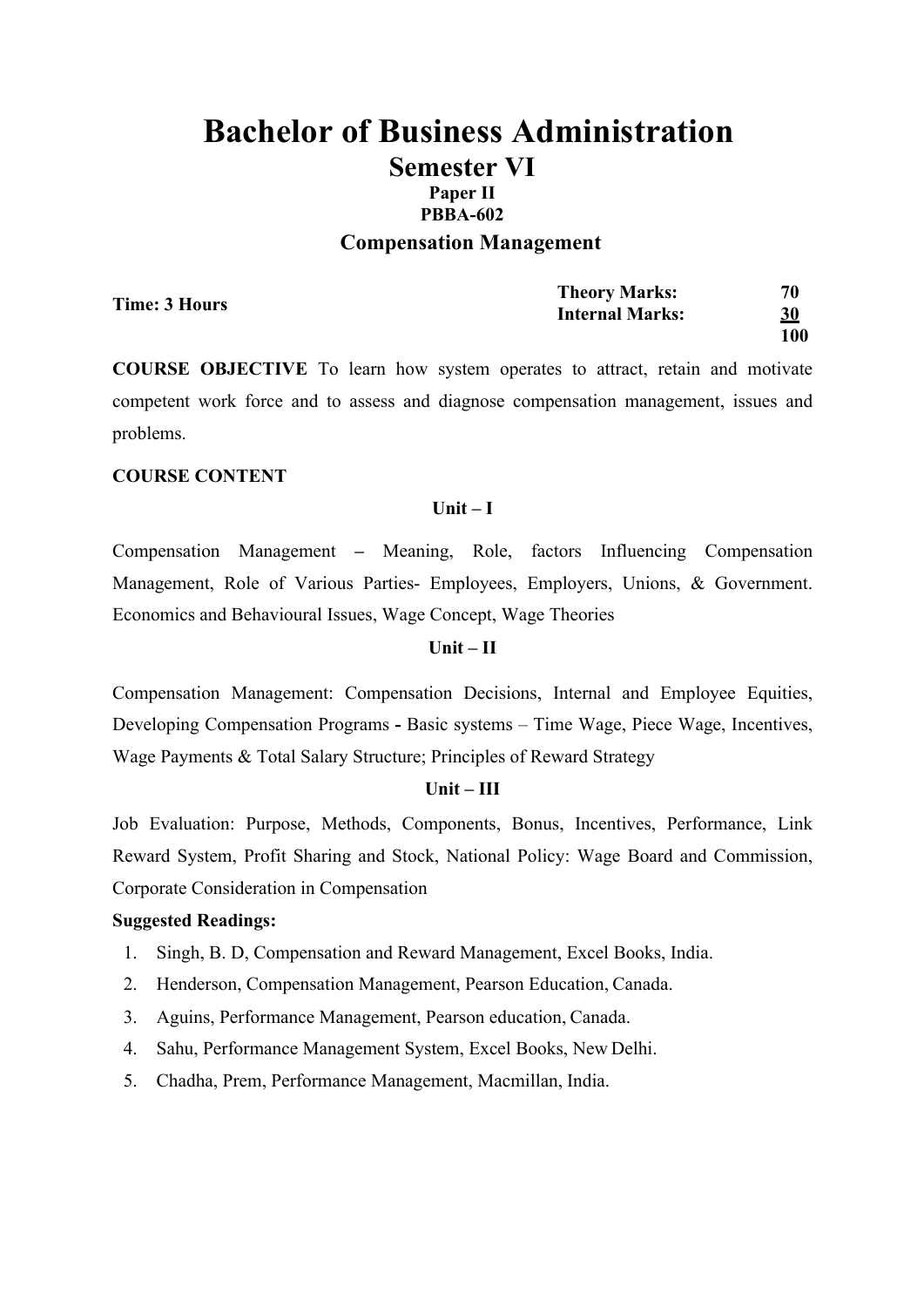# **Paper V PBBA-603 Management Information System**

**Time: 3 Hours**

| <b>Theory Marks:</b>   | 70        |
|------------------------|-----------|
| <b>Internal Marks:</b> | <b>30</b> |
|                        | 100       |

**COURSE OBJECTIVE:** To manage the information systematically for effective decision making.

### **COURSE CONTENT:**

#### **Unit – I**

MIS: Concept, Role, Objects, Emergence of MIS, MIS and Computers, Impact of MIS, Systems Approach to MIS**,** Data and Information: Meaning and Importance, Relevance of Information in Decision Making, Sources and Types of Information, Cost Benefit Analysis, Quantitative Aspect, Assessing Information Needs of the Organization

#### **Unit – II**

Decision Making: Decision Making and MIS, Decision Making Concept, Organizational Decision Making and Decision Making Concept, MIS as Technique of Program Decisions, Decision Support System, DBMS: Introduction, Types of Database Users, DBMS v/s Traditional File Management System, Network: Introduction, Topology, LAN and VAN, Data Communication

### **Unit – III**

Introduction: E-Commerce, ERP, E-Enterprise, E-communication, Electronic Payment Processes, M-commerce, Security and Ethical Issues: Introduction, Security and Control Issues in Information Systems, Ethical Issues in Business, Date Privacy Issues, MIS in Functional Areas, Production Information Systems, Financial Information Systems, Marketing Information Systems, Human Resources Information System

- 1. Goyal, D.P., Management Information Systems, MacMillan Publication, India
- 2. Davis & Olson, Management Information Systems Mc Graw-Hill, New York.
- 3. Murdick, Ross & Clagett, Information Systems for Management Prentice Hall Professional Technical Reference, New Delhi
- 4. Dickson, Gary W. Wetherbe, James C., The management of Information Systems, McGraw-Hill, Inc, New York
- 5. Bidgoli, Hossein, Handbook of Management Information Systems: A Managerial Perspective, Academic Press, Inc., California
- 6. Thomas Donaldson, Patricia H. Werhane, Margaret Cording , Ethical Issues in Business: A Philosophical Approach, Pearson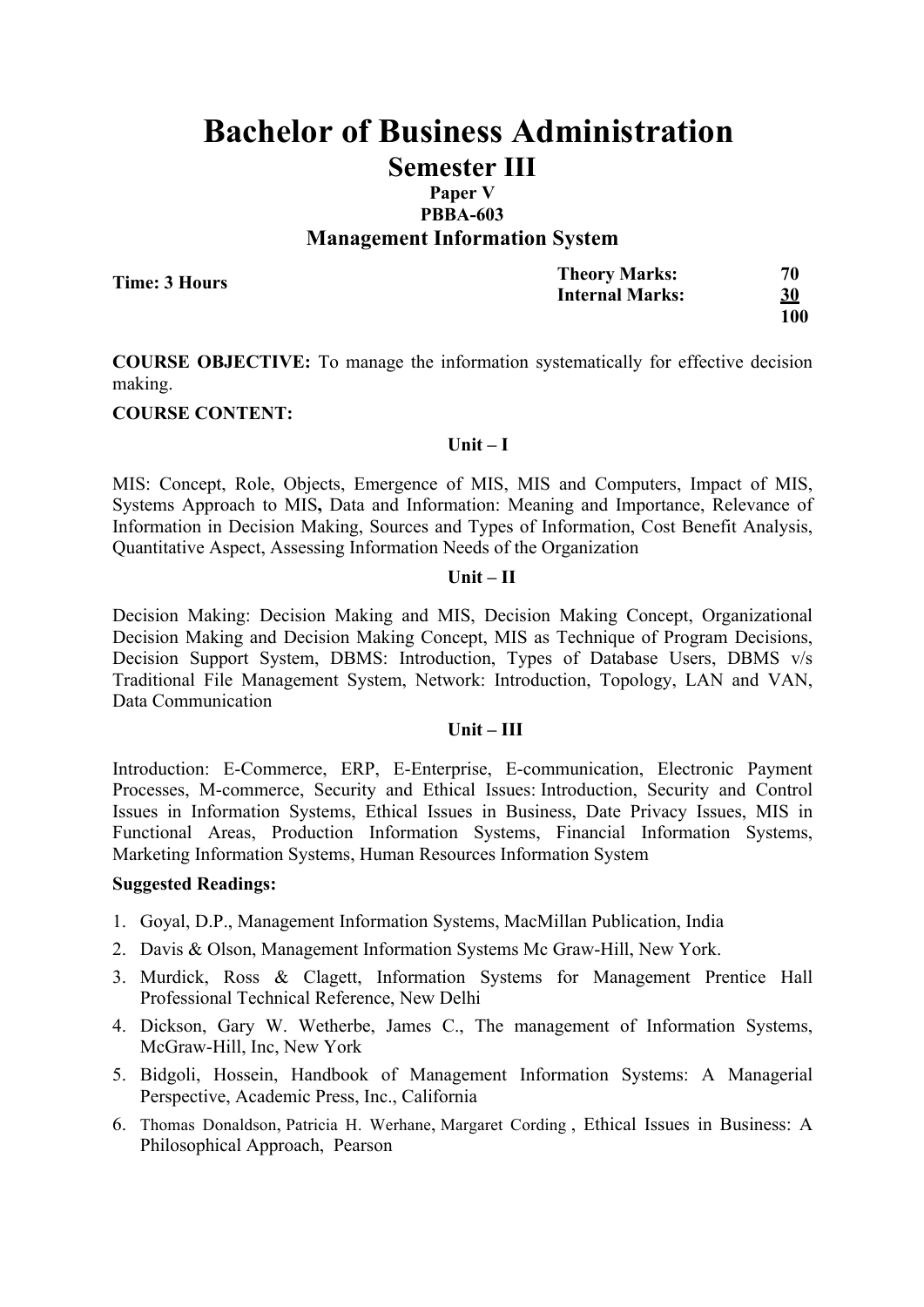# **Paper IV PBBA-604 Group Project and Presentation**

**Allocation of Marks: Group Discussion: 50 Marks Presentation of Project Report: 50** 

## **Marks**

- 1. The students of BBA VI Sem. Paper Code PBBA 606 must be divided into groups. Each group must consist at least five students.
- 2. These groups of students should be given separate Current Theme/Topic for preparing Group Project and Presentation.
- 3. The Theme/Topic among the groups should not be repeated.
- 4. Presentation shall be given in the presence of Internal and External Examiners and rest of other four students of the group.
- 5. After presentation of the project, the group members shall participate in the group discussion.
- 6. The External Examiner shall evaluate performance of each student on the basis of merit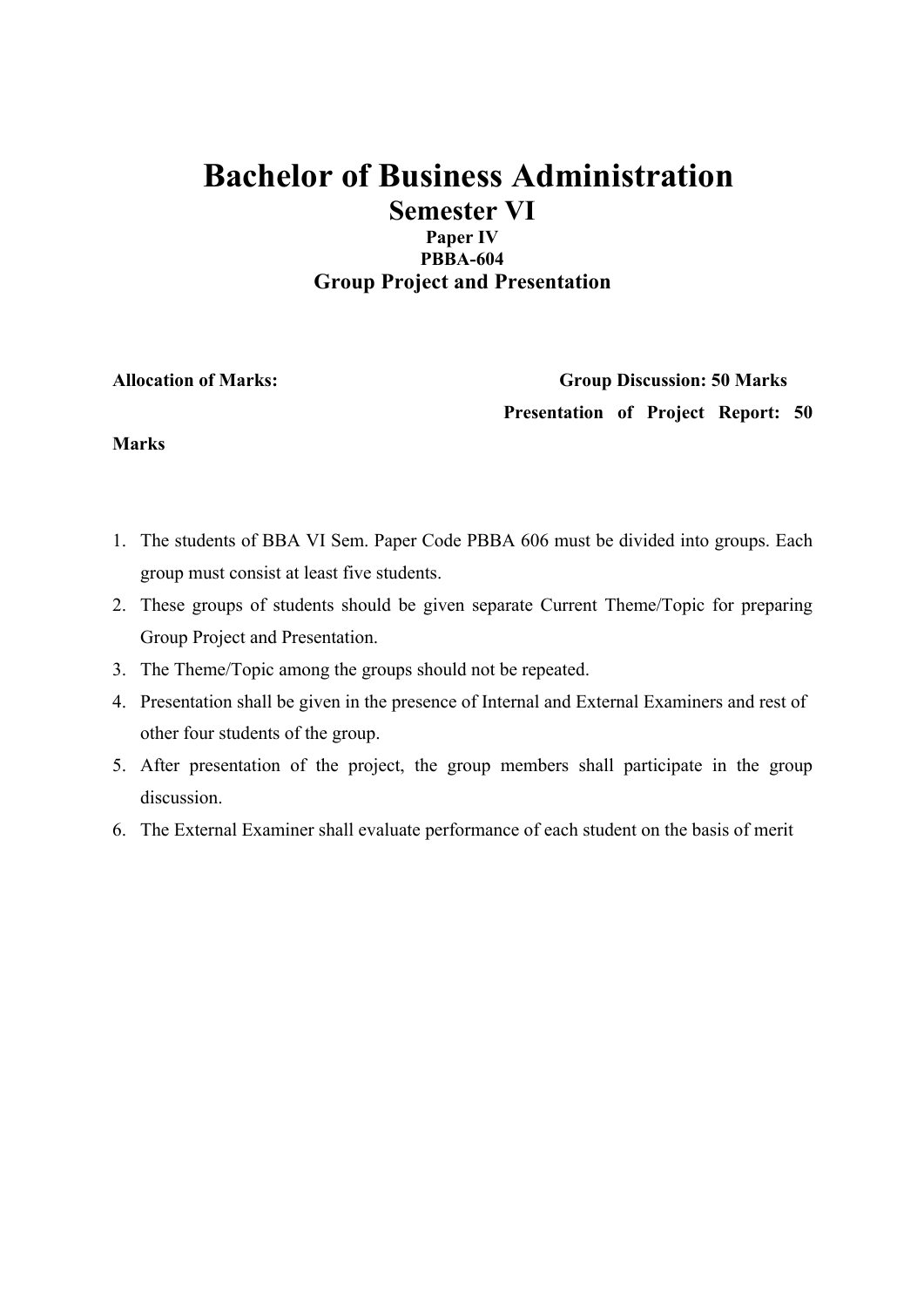### **Paper V PBBA-605 Risk and Insurance Management**

| Time: 3 Hours | <b>Theory Marks:</b><br><b>Internal Marks:</b> | 70<br><u>30</u> |
|---------------|------------------------------------------------|-----------------|
|               |                                                | 100             |

**COURSE OBJECTIVE** The objective of this course is to enable the students to understand various types of insurance, computation of risk and premium.

### **COURSE CONTENT**

### **Unit – I**

Insurance- Origin and Development, Meaning, Characteristics, Functions, Social and Economic Significance of Insurance, Risk and Hazards, Management of Risks, Fire Insurance: Meaning, Scope, Issue of Fire Insurance Policy, Types of Plans, Conditions of Fire Insurance Policy

### **Unit – II**

Marine Insurance- Meaning, Scope, Procedure of Issuing policy, Types of Marine Insurance policy, Condition, Calculation of Premium, Marine Losses and Settlement of Claims.

Life Insurance-Meaning need functions and Development of life insurance in India, Important plans of LIC Whole life Endowment, Annuity insurance plans, Group insurance plans, Unit link insurance, Liberalization and life insurance

### **Unit – III**

General Insurance- Meaning, Scope, Settlement of Claims, Working of General Insurance Companies GICI, Prospects and Challenges.

- 1. Kothari R.K. and Jain Mukesh , RBD Jaipur
- 2. George, E. Rejda, Principles of Risk Management and Insurance, Pearson Education.
- 3. Dorfman, Marks S., Introduction to Risk Management and Insurance, Pearson
- 4. Gupta. P.K, Insurance and Risk Management, Himalaya Publishing House.
- 5. Mishra, M. N., Principles and Practices of Insurance, S. Chand and Sons.
- 6. Black, K. and H.D. Skipper, Life and Health insurance, Pearson Education
- 7. Crane, F., Insurance Principles and Practices, John Wiley and Sons, New York.